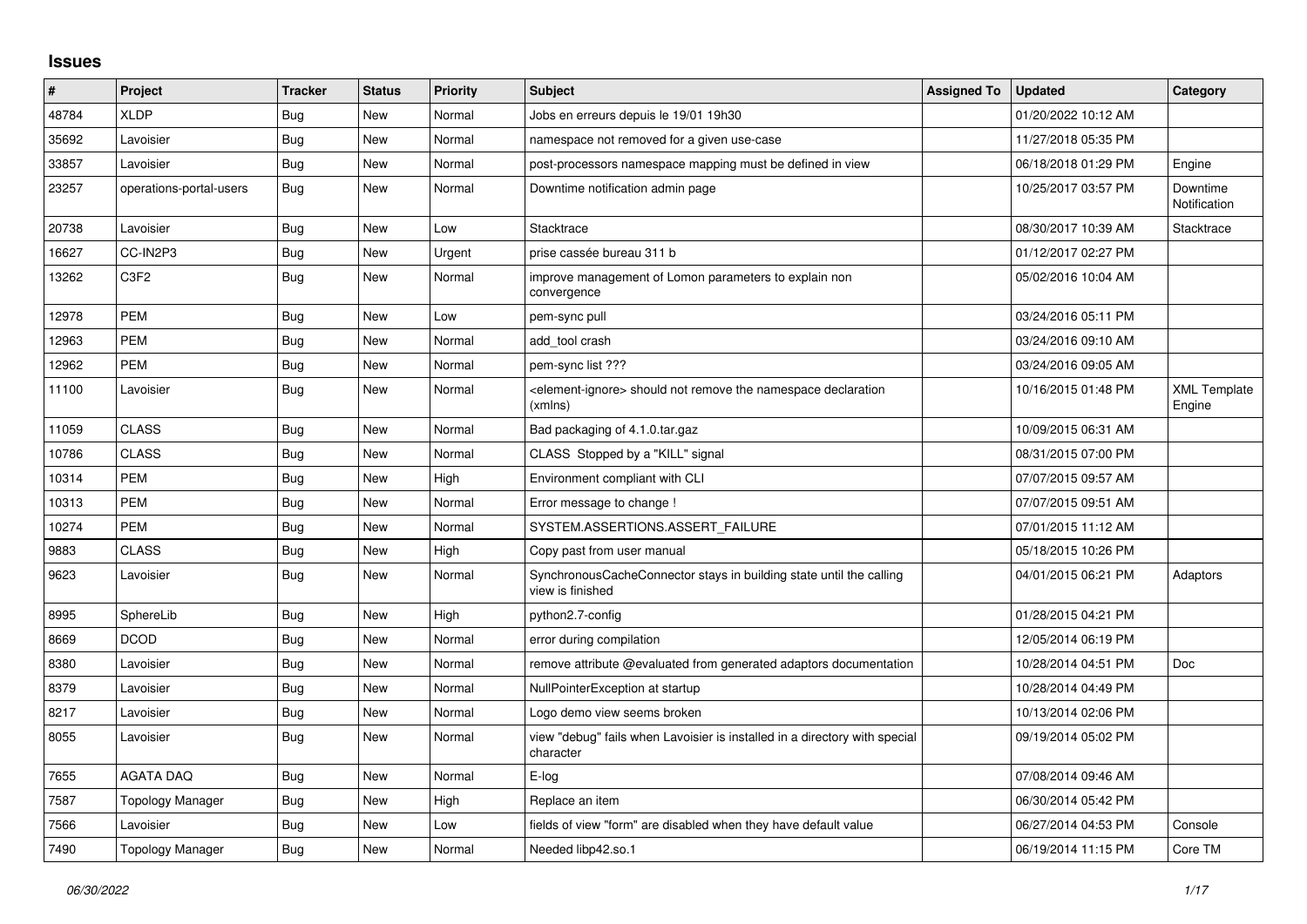| $\vert$ # | Project                 | <b>Tracker</b> | <b>Status</b> | <b>Priority</b> | Subject                                                                                                        | <b>Assigned To</b> | <b>Updated</b>      | Category                         |
|-----------|-------------------------|----------------|---------------|-----------------|----------------------------------------------------------------------------------------------------------------|--------------------|---------------------|----------------------------------|
| 7465      | Lavoisier               | Bug            | New           | Normal          | fix all the relative URL used by the web console                                                               |                    | 06/17/2014 04:57 PM | Console                          |
| 7073      | <b>Topology Manager</b> | Bug            | New           | Normal          | Off on GTS tree                                                                                                |                    | 05/07/2014 04:55 PM | Core TM                          |
| 7040      | <b>Topology Manager</b> | Bug            | New           | Normal          | Fixing configure                                                                                               |                    | 04/30/2014 03:46 PM | Core TM                          |
| 6062      | <b>CLASS</b>            | Bug            | New           | Normal          | FabricationPLant Parallelisation (in CLASS.cxx)                                                                |                    | 02/10/2014 11:59 AM |                                  |
| 5765      | <b>AGATA DAQ</b>        | Bug            | <b>New</b>    | Normal          | Anode01                                                                                                        |                    | 01/08/2014 02:44 PM |                                  |
| 5592      | <b>DCOD</b>             | Bug            | New           | Low             | environment test missing in ./configure                                                                        |                    | 11/29/2013 11:19 AM |                                  |
| 5448      | <b>ENX</b>              | Bug            | <b>New</b>    | Normal          | configure enx                                                                                                  |                    | 10/30/2013 10:31 AM | <b>ENX Core</b>                  |
| 4068      | Pipelet                 | Bug            | New           | High            | Tagging works randomly with konqueror                                                                          |                    | 03/07/2013 10:39 AM | Web                              |
| 3834      | <b>ENX</b>              | <b>Bug</b>     | New           | Low             | Removing data8 type for MM and MD                                                                              |                    | 01/17/2013 06:08 PM | <b>ENX Core</b>                  |
| 2753      | Pipelet                 | Bug            | <b>New</b>    | Urgent          | retrieve hook name from source code                                                                            |                    | 05/22/2012 02:36 PM |                                  |
| 1566      | Pipelet                 | <b>Bug</b>     | New           | Low             | Bug daemon cherrypy on Macintosh                                                                               |                    | 05/10/2011 12:14 PM |                                  |
| 1561      | Smurf                   | Bug            | <b>New</b>    | Normal          | Smurf::RRD does not support "base"                                                                             |                    | 04/13/2011 05:00 PM |                                  |
| 1437      | Pipelet                 | Bug            | New           | Normal          | str_parents not updated in time for glob_parent                                                                |                    | 03/10/2011 05:51 PM |                                  |
| 1083      | Oval                    | Bug            | <b>New</b>    | Immediate       | oval log -gui                                                                                                  |                    | 11/16/2010 11:45 AM | <b>Command Line</b><br>Interface |
| 1082      | Oval                    | Bug            | New           | Low             | NO DIFF                                                                                                        |                    | 11/16/2010 11:44 AM | Command Line<br>Interface        |
| 1003      | SphereLib               | Bug            | <b>New</b>    | Normal          | ps detection                                                                                                   |                    | 10/15/2010 01:51 PM |                                  |
| 938       | SphereLib               | <b>Bug</b>     | New           | Low             | Construction icosahedron                                                                                       |                    | 09/29/2010 11:32 AM |                                  |
| 714       | TReqS                   | Bug            | <b>New</b>    | High            | Annuler un staging en cours                                                                                    |                    | 03/24/2015 04:34 PM |                                  |
| 432       | Smurf                   | Bug            | New           | High            | creation de fichiers vides                                                                                     |                    | 04/23/2021 11:44 AM |                                  |
| 47957     | LabInvent               | Feature        | New           | Normal          | *** F - ENTITY - Les GROUPES (de User ou Materiel) : Thématique,<br>Métier, Projet, Site (+ Pole ou Service ?) |                    | 12/13/2021 11:12 AM |                                  |
| 47951     | LabInvent               | Feature        | New           | Normal          | *** F - Etiquettes & Imprimantes                                                                               |                    | 11/30/2021 01:42 PM |                                  |
| 47932     | LabInvent               | Feature        | New           | Normal          | *** F - DOC (documentation)                                                                                    |                    | 11/30/2021 01:10 PM |                                  |
| 47921     | LabInvent               | Feature        | New           | Immediate       | *** F - Framework CakePhp                                                                                      |                    | 12/02/2021 04:45 PM |                                  |
| 47895     | LabInvent               | Feature        | New           | Normal          | *** F - ENTITY - Documents attachés (à Materiel ou Suivi)                                                      |                    | 12/13/2021 11:09 AM |                                  |
| 47875     | LabInvent               | Feature        | <b>New</b>    | Urgent          | *** F - ENTITY GÉNÉRIQUE - Actions & Vues génériques (&<br>Refactorisation)                                    |                    | 12/01/2021 11:21 AM |                                  |
| 47869     | LabInvent               | Feature        | New           | Normal          | *** F - Tests                                                                                                  |                    | 12/06/2021 02:28 PM |                                  |
| 47866     | LabInvent               | Feature        | New           | Urgent          | *** F - Installation                                                                                           |                    | 12/13/2021 11:08 AM |                                  |
| 47865     | LabInvent               | Feature        | New           | Normal          | *** F - Configuration générale                                                                                 |                    | 12/13/2021 11:06 AM |                                  |
| 47864     | LabInvent               | Feature        | New           | Normal          | *** F - ENTITY - Autres                                                                                        |                    | 11/30/2021 12:57 PM |                                  |
| 47863     | LabInvent               | Feature        | New           | High            | *** F - ENTITY - Users                                                                                         |                    | 11/30/2021 03:43 PM |                                  |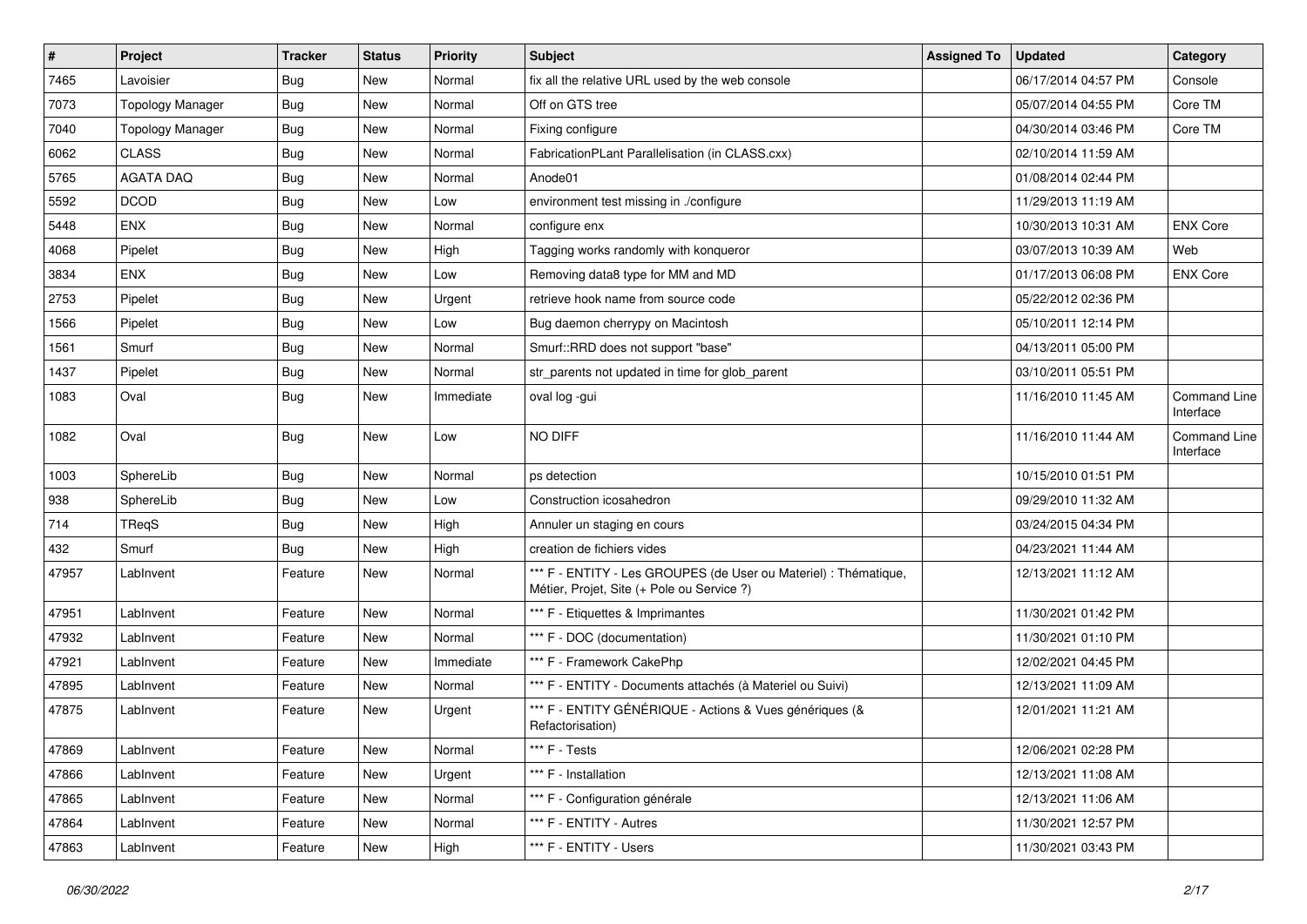| $\vert$ # | Project      | <b>Tracker</b> | <b>Status</b> | <b>Priority</b> | <b>Subject</b>                                                                                                                        | <b>Assigned To</b> | <b>Updated</b>      | Category |
|-----------|--------------|----------------|---------------|-----------------|---------------------------------------------------------------------------------------------------------------------------------------|--------------------|---------------------|----------|
| 47862     | LabInvent    | Feature        | New           | Normal          | *** F - ENTITY - Prets (de Materiel)                                                                                                  |                    | 12/13/2021 11:10 AM |          |
| 47861     | LabInvent    | Feature        | New           | Urgent          | *** F - ENTITY - Suivis (de Materiel ou User)                                                                                         |                    | 12/13/2021 11:10 AM |          |
| 47860     | LabInvent    | Feature        | New           | Immediate       | *** F - ENTITY - Materiels                                                                                                            |                    | 01/19/2022 03:51 PM |          |
| 45485     | PyROS        | Feature        | New           | High            | **** D0 - GENERAL, ADMINISTRATIVE & TECHNICAL                                                                                         |                    | 03/16/2022 04:53 PM |          |
| 45484     | PyROS        | Feature        | New           | Normal          | **** D5 - Images management (L1-L2)                                                                                                   |                    | 02/02/2022 02:36 PM |          |
| 45483     | PyROS        | Feature        | New           | High            | **** D4 - Images production (L0)                                                                                                      |                    | 03/16/2022 07:28 AM |          |
| 45482     | PyROS        | Feature        | New           | High            | **** D3 - Sequences submission & plannig                                                                                              |                    | 02/22/2022 03:01 PM |          |
| 45481     | PyROS        | Feature        | New           | Normal          | **** D2 - Users & Programs                                                                                                            |                    | 03/29/2022 09:17 AM |          |
| 45480     | PyROS        | Feature        | New           | High            | **** D1 - System Security & Control                                                                                                   |                    | 06/29/2022 07:39 AM |          |
| 44721     | PyROS        | Feature        | New           | Normal          | *** GF4 - QUAL - Quality & Tests - High level tests (integration &<br>functional), plan tests, validation des exigences (qualif)      |                    | 03/16/2022 04:55 PM |          |
| 44661     | PyROS        | Feature        | New           | Normal          | *** SF13 - IAF - Images Fetching (quicklook & download)                                                                               |                    | 03/15/2022 04:49 PM |          |
| 44659     | PyROS        | Feature        | New           | Normal          | *** GF3 - INFRA - Hardware, Operating System, Network, Security &<br>Safety                                                           |                    | 03/16/2022 04:51 PM |          |
| 44658     | PyROS        | Feature        | New           | High            | *** SF15 - SST - START&STOP - System Startup (launch),<br>monitoring, and Shutdown                                                    |                    | 06/28/2022 10:06 PM |          |
| 44584     | PyROS        | Feature        | New           | Normal          | *** SF10 - CAL - Calibration (Dark/Bias/Flat)                                                                                         |                    | 03/15/2022 04:48 PM |          |
| 44172     | PyROS        | Feature        | New           | High            | *** SF14 - OCF - Observatory Unit & Site Configuration                                                                                |                    | 01/29/2022 01:24 AM |          |
| 44165     | PyROS        | Feature        | New           | Normal          | *** SF16 - DSH - General monitoring : Dashboard (website)                                                                             |                    | 06/29/2022 07:24 AM |          |
| 44164     | PyROS        | Feature        | New           | Normal          | *** SF12 - IAN - Images Analysis (Triton)                                                                                             |                    | 03/15/2022 04:48 PM |          |
| 44163     | PyROS        | Feature        | New           | Normal          | *** SF09 - CMC - Command Control - Telescope & Instruments<br>Control & Monitoring (DeviceController, AgentDevice)                    |                    | 03/16/2022 07:28 AM |          |
| 44162     | PyROS        | Feature        | <b>New</b>    | High            | *** SF08 - EXE (SOX) - Observation Sequence (SO) eXecution                                                                            |                    | 03/15/2022 04:46 PM |          |
| 44161     | <b>PyROS</b> | Feature        | New           | High            | *** SF04 - SPV - System Coordination & Supervision : Majordome<br>(Conducting) (head)                                                 |                    | 06/29/2022 07:39 AM |          |
| 44160     | PyROS        | Feature        | New           | Normal          | *** SF07 - PLN - Observation Sequences Planning & Scheduling                                                                          |                    | 03/15/2022 04:46 PM |          |
| 44159     | <b>PyROS</b> | Feature        | New           | Normal          | *** SF03 - ENV - Environment Monitoring (int/ext, observatory &<br>weather)                                                           |                    | 05/05/2022 09:54 AM |          |
| 44158     | PyROS        | Feature        | <b>New</b>    | Normal          | *** SF06 - ALR - Alerts Management                                                                                                    |                    | 03/15/2022 04:46 PM |          |
| 44151     | PyROS        | Feature        | New           | High            | *** GF1 - PROJ - Project management, documentation, formation des<br>utilisateurs, interfaces, plan de justification de la définition |                    | 01/31/2022 11:32 AM |          |
| 44148     | PyROS        | Feature        | New           | High            | *** GF2 - INST - Config, Install, udpate, deploy (IRAP, CNES,<br>TAROT)                                                               |                    | 03/16/2022 07:27 AM |          |
| 37910     | Lavoisier    | Feature        | New           | High            | do not log AdaptorException when they are already sent to the user                                                                    |                    | 07/25/2019 09:41 AM |          |
| 37461     | Lavoisier    | Feature        | New           | Normal          | add support for jdk 11                                                                                                                |                    | 04/25/2019 01:53 PM |          |
| 37409     | TReqS        | Feature        | New           | Normal          | Statistiques sur les queues dans les logs                                                                                             |                    | 04/11/2019 01:40 PM |          |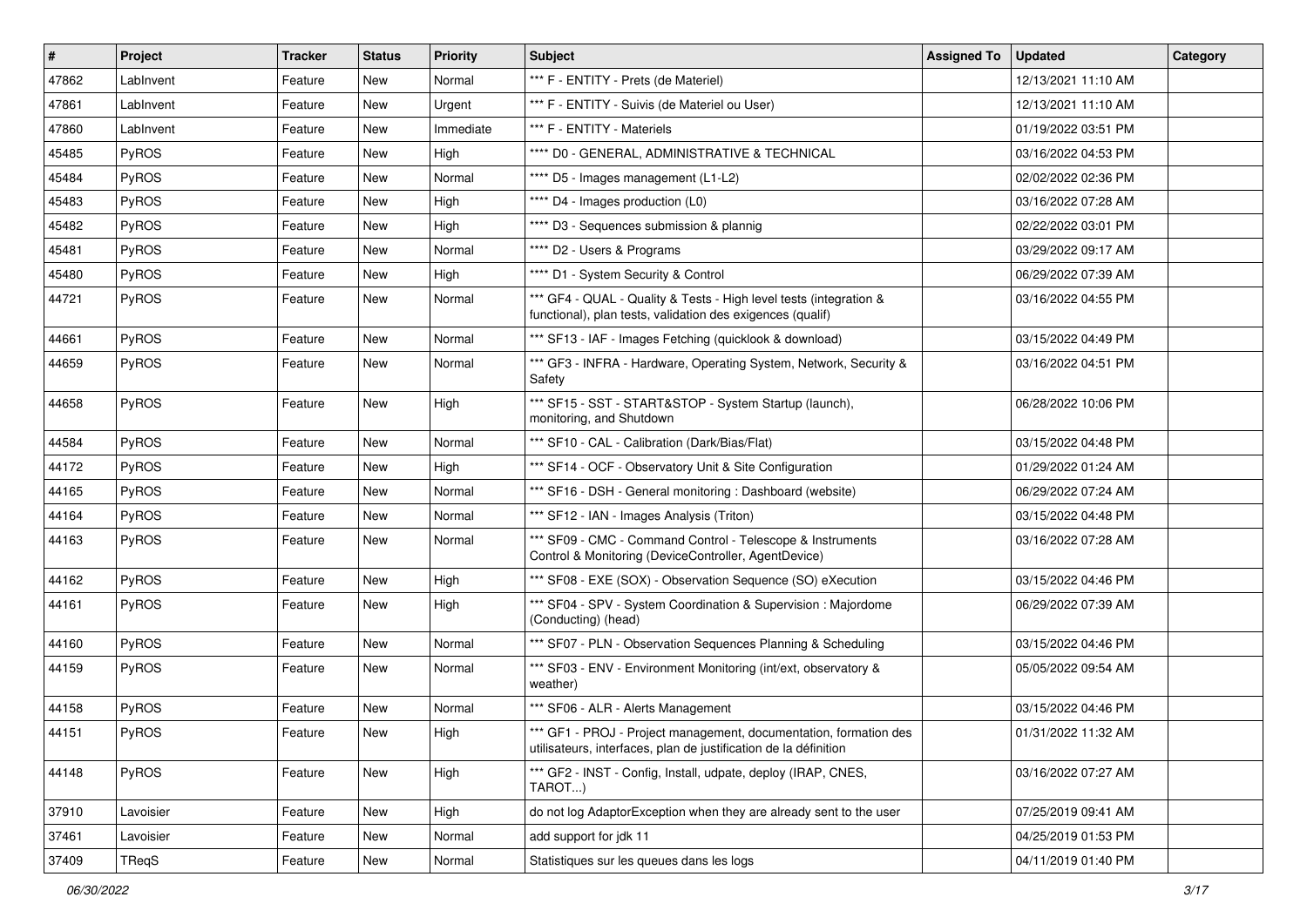| $\vert$ # | Project                 | <b>Tracker</b> | <b>Status</b> | <b>Priority</b> | Subject                                                                                           | <b>Assigned To</b> | <b>Updated</b>      | Category                      |
|-----------|-------------------------|----------------|---------------|-----------------|---------------------------------------------------------------------------------------------------|--------------------|---------------------|-------------------------------|
| 35045     | operations-portal-users | Feature        | New           | Normal          | Tasks for the release                                                                             |                    | 09/20/2018 10:48 AM | Others                        |
| 35044     | operations-portal-users | Feature        | <b>New</b>    | Normal          | New ROD dashboard                                                                                 |                    | 09/20/2018 10:42 AM | Dashboard                     |
| 34801     | Lavoisier               | Feature        | New           | Normal          | add support for attribute @if in element view/variable                                            |                    | 07/31/2018 12:57 PM |                               |
| 33350     | Lavoisier               | Feature        | New           | Low             | add a XPath function multireplace()                                                               |                    | 05/31/2018 03:49 PM | Engine                        |
| 32928     | Lavoisier               | Feature        | <b>New</b>    | Normal          | support enumeration in route properties                                                           |                    | 05/18/2018 02:23 PM | Service                       |
| 30741     | Lavoisier               | Feature        | New           | Low             | add research button on web site                                                                   |                    | 04/04/2018 10:53 AM | Doc                           |
| 30735     | Lavoisier               | Feature        | <b>New</b>    | Low             | write documentation about the admin web console                                                   |                    | 04/04/2018 10:52 AM | Doc                           |
| 27576     | Lavoisier               | Feature        | New           | Normal          | add a parameter "priority" on WhenCreatedTrigger                                                  |                    | 02/02/2018 03:18 PM | Engine                        |
| 27570     | Lavoisier               | Feature        | New           | Normal          | NotifiedTrigger should bypass attribute @ignore-during                                            |                    | 02/02/2018 03:05 PM | Engine                        |
| 26907     | Lavoisier               | Feature        | New           | Normal          | implement XPath function format-number()                                                          |                    | 01/10/2018 03:18 PM | <b>XML Template</b><br>Engine |
| 12976     | <b>PEM</b>              | Feature        | <b>New</b>    | Low             | pem-sync co_pem                                                                                   |                    | 03/24/2016 05:00 PM |                               |
| 12975     | PEM                     | Feature        | New           | Normal          | pem-sync co_pem                                                                                   |                    | 03/24/2016 04:54 PM |                               |
| 12974     | <b>PEM</b>              | Feature        | New           | Normal          | pem-sync cp_pem                                                                                   |                    | 03/24/2016 04:52 PM |                               |
| 12961     | <b>PEM</b>              | Feature        | <b>New</b>    | Normal          | PEM version                                                                                       |                    | 03/24/2016 09:03 AM |                               |
| 11915     | Lavoisier               | Feature        | New           | Normal          | change the parameters of plugin ChartRenderer                                                     |                    | 02/05/2016 12:25 PM | Adaptors                      |
| 11484     | Lavoisier               | Feature        | New           | Low             | improve command "lavoisier-upgrade.sh"                                                            |                    | 04/10/2018 11:06 AM |                               |
| 10871     | <b>CLASS</b>            | Feature        | New           | Normal          | Nominal Power                                                                                     |                    | 09/10/2015 05:27 PM |                               |
| 10315     | Lavoisier               | Feature        | New           | Normal          | Index size of IndexedFileCache plugin is limited by the max number of<br>inodes                   |                    | 07/07/2015 10:12 AM | Adaptors                      |
| 10273     | <b>PEM</b>              | Feature        | New           | Normal          | Easier configuration process                                                                      |                    | 07/01/2015 11:11 AM |                               |
| 9799      | Lavoisier               | Feature        | <b>New</b>    | Normal          | esxl function missing : add-duration                                                              |                    | 04/30/2015 11:00 AM |                               |
| 9790      | <b>CLASS</b>            | Feature        | New           | High            | neutron & y Spectrum calculation                                                                  |                    | 04/29/2015 12:15 PM |                               |
| 9789      | <b>CLASS</b>            | Feature        | <b>New</b>    | Normal          | Multi Stream in EQM                                                                               |                    | 04/29/2015 12:12 PM |                               |
| 9788      | <b>CLASS</b>            | Feature        | New           | Normal          | Multi Stream in FabricationPlant                                                                  |                    | 04/29/2015 12:10 PM |                               |
| 9787      | <b>CLASS</b>            | Feature        | New           | Normal          | Multi Stream in FabricationPlant/EQM                                                              |                    | 04/29/2015 12:10 PM |                               |
| 9778      | Lavoisier               | Feature        | New           | Normal          | support cookies in HTTPConnector                                                                  |                    | 04/28/2015 01:39 PM | Adaptors                      |
| 9704      | Lavoisier               | Feature        | <b>New</b>    | Normal          | add option --override to lavoisier-upgrade.sh                                                     |                    | 04/15/2015 10:07 AM |                               |
| 9624      | Lavoisier               | Feature        | New           | Normal          | when cache is empty and being built, user queries should be waiting<br>for it rather than failing |                    | 04/01/2015 06:30 PM | Engine                        |
| 9622      | Lavoisier               | Feature        | New           | Normal          | add links to fallback views into view "dependencies"                                              |                    | 04/01/2015 06:19 PM | Console                       |
| 9607      | Lavoisier               | Feature        | New           | Normal          | Add SAML 2.0 support in Lavoisier                                                                 |                    | 04/01/2015 11:32 AM | Adaptors                      |
| 9606      | Lavoisier               | Feature        | New           | High            | add attribute @encoding to element <connector></connector>                                        |                    | 03/31/2015 06:29 PM | Engine                        |
| 9564      | Lavoisier               | Feature        | New           | Normal          | reorganize <pre-renderer> section</pre-renderer>                                                  |                    | 03/30/2015 10:37 AM | Engine                        |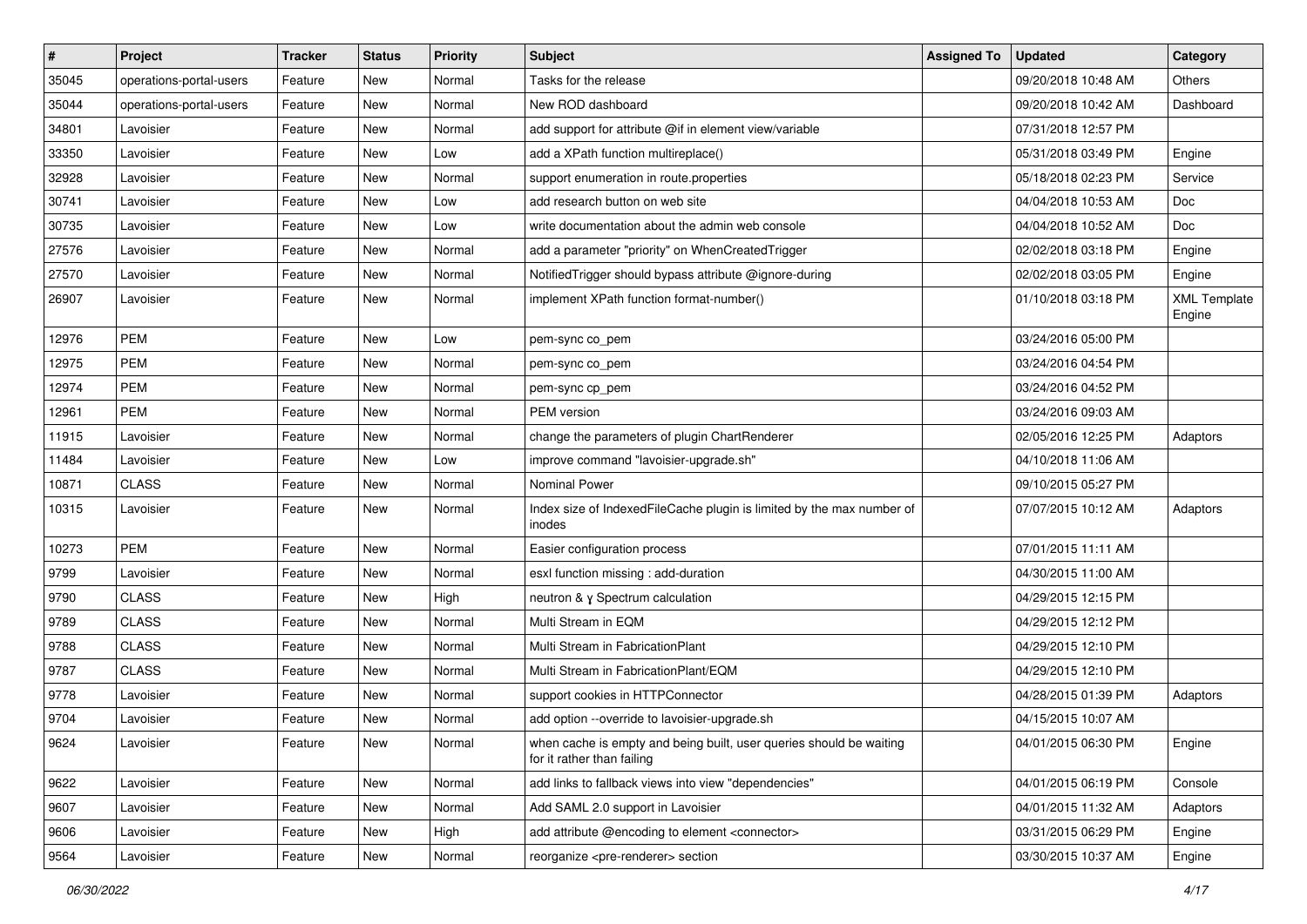| $\vert$ # | Project          | <b>Tracker</b> | <b>Status</b> | <b>Priority</b> | <b>Subject</b>                                                                                                              | <b>Assigned To</b> | <b>Updated</b>      | Category                      |
|-----------|------------------|----------------|---------------|-----------------|-----------------------------------------------------------------------------------------------------------------------------|--------------------|---------------------|-------------------------------|
| 9563      | Lavoisier        | Feature        | New           | Normal          | support <elements-ignore> into <element-create-as-parent></element-create-as-parent></elements-ignore>                      |                    | 03/30/2015 10:30 AM | <b>XML Template</b><br>Engine |
| 9562      | Lavoisier        | Feature        | <b>New</b>    | Normal          | re-implement <pre-renderers> in streaming mode</pre-renderers>                                                              |                    | 03/30/2015 10:32 AM | Engine                        |
| 9560      | Lavoisier        | Feature        | New           | Normal          | SurroundSerializer should ignore header lines (starting with )</td <td></td> <td>03/30/2015 10:17 AM</td> <td>Adaptors</td> |                    | 03/30/2015 10:17 AM | Adaptors                      |
| 9559      | Lavoisier        | Feature        | <b>New</b>    | Normal          | develop a TextRenderer plugin                                                                                               |                    | 03/30/2015 10:15 AM | Adaptors                      |
| 9534      | Pipelet          | Feature        | <b>New</b>    | Normal          | logging of stdout and stderr                                                                                                |                    | 03/25/2015 02:31 PM |                               |
| 9496      | Lavoisier        | Feature        | <b>New</b>    | High            | upgrade to more recent version of JSW                                                                                       |                    | 03/18/2015 06:34 PM | <b>Build</b>                  |
| 9467      | Lavoisier        | Feature        | <b>New</b>    | Normal          | improve flexibility of JSONRenderer                                                                                         |                    | 03/16/2015 01:54 PM | Adaptors                      |
| 9086      | Lavoisier        | Feature        | New           | High            | enable refreshing all notifiable caches with one single click                                                               |                    | 02/09/2015 12:37 PM | Console                       |
| 8817      | Lavoisier        | Feature        | New           | Normal          | develop a XML template optimizer                                                                                            |                    | 12/19/2014 05:10 PM | <b>XML Template</b><br>Engine |
| 8693      | <b>ENX</b>       | Feature        | New           | Normal          | sauver log_level                                                                                                            |                    | 12/09/2014 03:54 PM | <b>ENX Core</b>               |
| 8668      | <b>DCOD</b>      | Feature        | New           | Normal          | filterdiff is missing                                                                                                       |                    | 12/05/2014 06:17 PM |                               |
| 8667      | <b>DCOD</b>      | Feature        | <b>New</b>    | Normal          | uuid missing                                                                                                                |                    | 12/05/2014 06:14 PM |                               |
| 8405      | Lavoisier        | Feature        | <b>New</b>    | Normal          | implement XPath function choose not null(arg1, arg2)                                                                        |                    | 10/30/2014 02:21 PM | Engine                        |
| 8404      | Lavoisier        | Feature        | New           | Normal          | support parameters in <pre-renderers></pre-renderers>                                                                       |                    | 10/30/2014 11:03 AM | Engine                        |
| 8262      | Pipelet          | Feature        | <b>New</b>    | Normal          | LocalRepository: recursive search of segment source script                                                                  |                    | 10/19/2014 05:13 PM |                               |
| 8261      | Lavoisier        | Feature        | New           | Normal          | support attribute @out-xpath on <element></element>                                                                         |                    | 10/17/2014 07:15 PM | <b>XML Template</b><br>Engine |
| 8260      | Lavoisier        | Feature        | New           | Normal          | develop plugin ElementProcessor                                                                                             |                    | 10/17/2014 07:10 PM | Adaptors                      |
| 8259      | Lavoisier        | Feature        | New           | Normal          | support parameter "renderer" in ZipRenderer and GZipRenderer                                                                |                    | 10/17/2014 07:08 PM | Adaptors                      |
| 8258      | Lavoisier        | Feature        | New           | Normal          | add attribute @default to <renderers></renderers>                                                                           |                    | 10/17/2014 07:07 PM | Engine                        |
| 8241      | Lavoisier        | Feature        | <b>New</b>    | Normal          | improve dropdown list of view "form"                                                                                        |                    | 10/15/2014 06:05 PM | Engine                        |
| 8240      | Lavoisier        | Feature        | <b>New</b>    | Normal          | LDAPConnector/LDIFSerializer should generate data in DSML format                                                            |                    | 10/15/2014 06:02 PM | Adaptors                      |
| 8172      | Lavoisier        | Feature        | New           | Normal          | support XPath function append()                                                                                             |                    | 10/06/2014 10:43 AM | <b>XML Template</b><br>Engine |
| 8132      | Lavoisier        | Feature        | <b>New</b>    | Normal          | support attribute @first-child-attributes in <element></element>                                                            |                    | 09/30/2014 04:28 PM |                               |
| 7811      | Lavoisier        | Feature        | New           | Normal          | support server-side argument validation with XPath                                                                          |                    | 07/30/2014 05:05 PM |                               |
| 7649      | Lavoisier        | Feature        | New           | Normal          | develop a XMLTemplateProcessor plugin                                                                                       |                    | 07/04/2014 05:52 PM | Adaptors                      |
| 7619      | Lavoisier        | Feature        | <b>New</b>    | Normal          | replace @INCLUDES with #include in properties files                                                                         |                    | 07/04/2014 11:17 AM | Engine                        |
| 7486      | Topology Manager | Feature        | <b>New</b>    | Normal          | Modification of information                                                                                                 |                    | 06/19/2014 02:41 PM | GUI                           |
| 7483      | Topology Manager | Feature        | New           | Normal          | Protect modification                                                                                                        |                    | 06/19/2014 02:27 PM | GUI                           |
| 7464      | Lavoisier        | Feature        | <b>New</b>    | Normal          | replace XSL with HTML template in web console                                                                               |                    | 06/17/2014 04:55 PM | Console                       |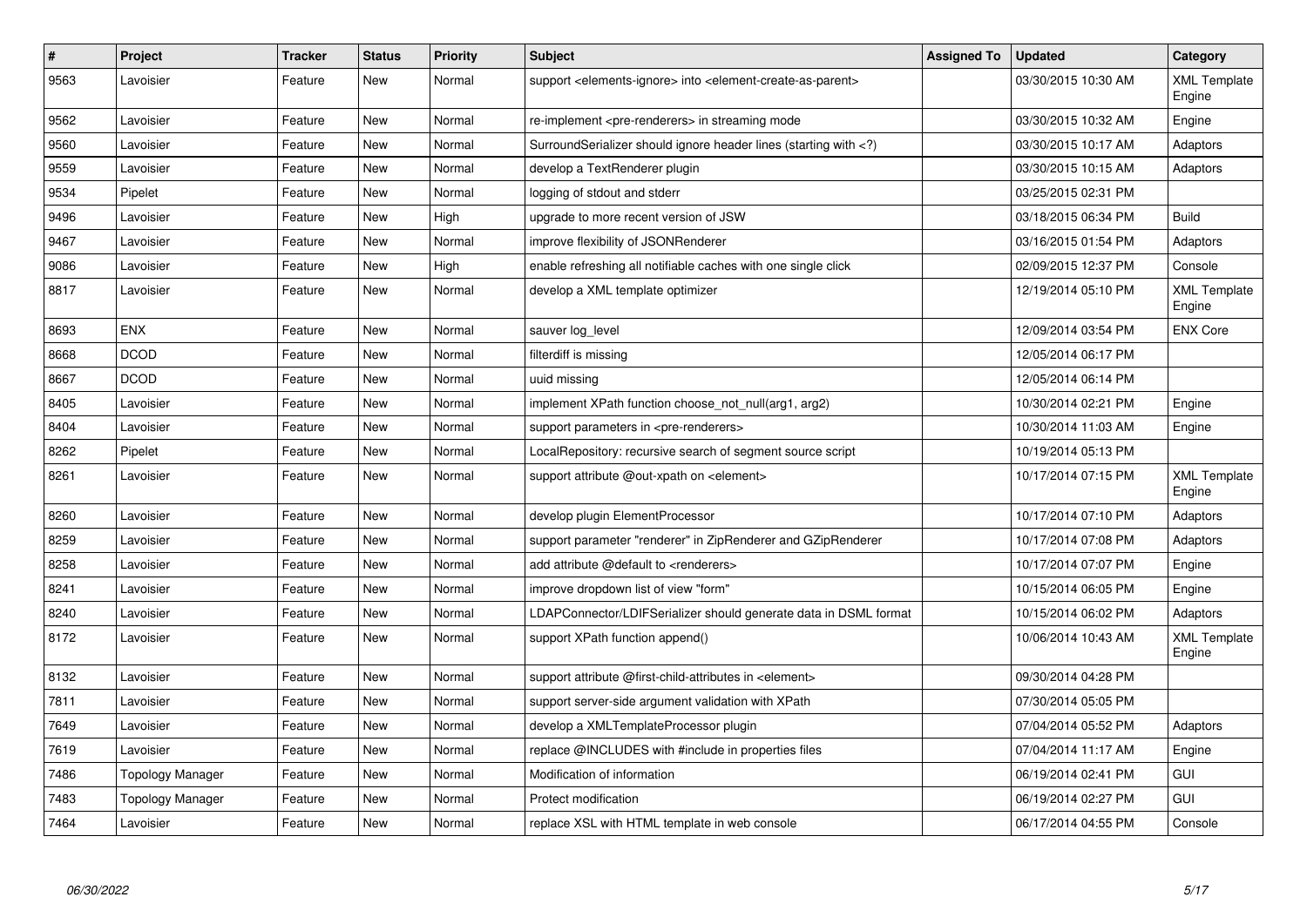| $\pmb{\#}$ | Project                              | <b>Tracker</b> | <b>Status</b> | <b>Priority</b> | <b>Subject</b>                                           | <b>Assigned To</b> | <b>Updated</b>      | Category                          |
|------------|--------------------------------------|----------------|---------------|-----------------|----------------------------------------------------------|--------------------|---------------------|-----------------------------------|
| 7463       | Lavoisier                            | Feature        | New           | Normal          | add attribute tpl:url._                                  |                    | 06/17/2014 04:54 PM | <b>HTML</b><br>Template<br>Engine |
| 7461       | Lavoisier                            | Feature        | New           | High            | add XPath function url()                                 |                    | 02/17/2015 01:04 PM | Engine                            |
| 7460       | Lavoisier                            | Feature        | New           | High            | support HTTP proxy                                       |                    | 02/17/2015 01:04 PM |                                   |
| 7325       | Lavoisier                            | Feature        | New           | Normal          | support filtering dependencies graph by categories       |                    | 06/04/2014 05:14 PM | Console                           |
| 7037       | <b>Topology Manager</b>              | Feature        | <b>New</b>    | Normal          | Configuration file for TM                                |                    | 04/30/2014 03:11 PM |                                   |
| 6748       | <b>CLASS</b>                         | Feature        | New           | Normal          | Charger un parc présimulé à partir du .root              |                    | 04/03/2014 11:36 AM |                                   |
| 6687       | Lavoisier                            | Feature        | New           | Low             | develop a CronTrigger                                    |                    | 03/27/2014 04:36 PM | Adaptors                          |
| 6360       | Lavoisier                            | Feature        | New           | Low             | develop a EntriesProcessor (or a EntriesRenderer)        |                    | 03/05/2014 03:22 PM | Adaptors                          |
| 6353       | Lavoisier                            | Feature        | New           | Low             | support new parameter type "Language"                    |                    | 03/24/2014 10:40 AM | Engine                            |
| 6325       | Lavoisier                            | Feature        | New           | Low             | enable limiting the maximum output size                  |                    | 03/24/2014 10:40 AM | Engine                            |
| 6303       | Lavoisier                            | Feature        | New           | Low             | support attributes @package and @id on <config></config> |                    | 03/24/2014 10:31 AM | Engine                            |
| 6260       | Lavoisier                            | Feature        | New           | Low             | support introspection of view-template                   |                    | 03/24/2014 10:40 AM | Engine                            |
| 5757       | <b>Topology Manager</b>              | Feature        | <b>New</b>    | Low             | Topology manager- error detection in mezzanine           |                    | 01/07/2014 01:29 PM |                                   |
| 5751       | Electronic Control and<br>Monitoring | Feature        | New           | Low             | buildcfg with some error message                         |                    | 01/06/2014 05:43 PM |                                   |
| 5729       | <b>Topology Manager</b>              | Feature        | New           | Low             | Title in firefox                                         |                    | 01/03/2014 06:58 PM |                                   |
| 5726       | <b>Topology Manager</b>              | Feature        | New           | Normal          | Display                                                  |                    | 01/06/2014 09:21 AM |                                   |
| 5558       | Lavoisier                            | Feature        | <b>New</b>    | Low             | add XPath function build_xpath()                         |                    | 11/29/2013 09:58 AM | Engine                            |
| 5527       | <b>ENX</b>                           | Feature        | New           | Low             | Named register list                                      |                    | 11/18/2013 05:30 PM | <b>Drivers</b>                    |
| 5503       | <b>DCOD</b>                          | Feature        | New           | Low             | test ada 2012 in ./configure                             |                    | 11/13/2013 04:54 PM |                                   |
| 5377       | <b>CLASS</b>                         | Feature        | New           | Low             | enrichment factory                                       |                    | 10/21/2013 03:15 PM |                                   |
| 5376       | <b>CLASS</b>                         | Feature        | New           | Low             | Reactor batch creation                                   |                    | 10/21/2013 03:14 PM |                                   |
| 5350       | <b>CLASS</b>                         | Feature        | New           | Low             | Set some quality criteria on Pu when building a MOX fuel |                    | 10/22/2013 11:50 AM |                                   |
| 5329       | <b>CLASS</b>                         | Feature        | New           | Low             | Power density                                            |                    | 10/14/2013 05:58 PM |                                   |
| 5090       | Lavoisier                            | Feature        | New           | Low             | add new adaptor type : <writer></writer>                 |                    | 03/24/2014 10:26 AM | Engine                            |
| 5009       | Lavoisier                            | Feature        | New           | Low             | <b>ICalRenderer</b>                                      |                    | 01/21/2014 06:02 PM | Adaptors                          |
| 5008       | Lavoisier                            | Feature        | New           | Low             | lCalSerializer                                           |                    | 01/21/2014 06:01 PM | Adaptors                          |
| 4934       | Lavoisier                            | Feature        | New           | Low             | implement some additional cache adaptors                 |                    | 02/07/2014 04:59 PM | Adaptors                          |
| 4906       | Lavoisier                            | Feature        | New           | Low             | XPath2SQLTemplate: add support for SQL functions         |                    | 03/24/2014 10:26 AM | Adaptors                          |
| 4905       | Lavoisier                            | Feature        | New           | Low             | XPath2SQLTemplate: add support for XPath functions       |                    | 03/24/2014 10:26 AM | Adaptors                          |
| 4904       | Lavoisier                            | Feature        | New           | Low             | XPath2SQLTemplate : add support for ORDER BY             |                    | 03/24/2014 10:26 AM | Adaptors                          |
| 4871       | Lavoisier                            | Feature        | New           | Low             | ExcelSerializer                                          |                    | 03/24/2014 10:26 AM | Adaptors                          |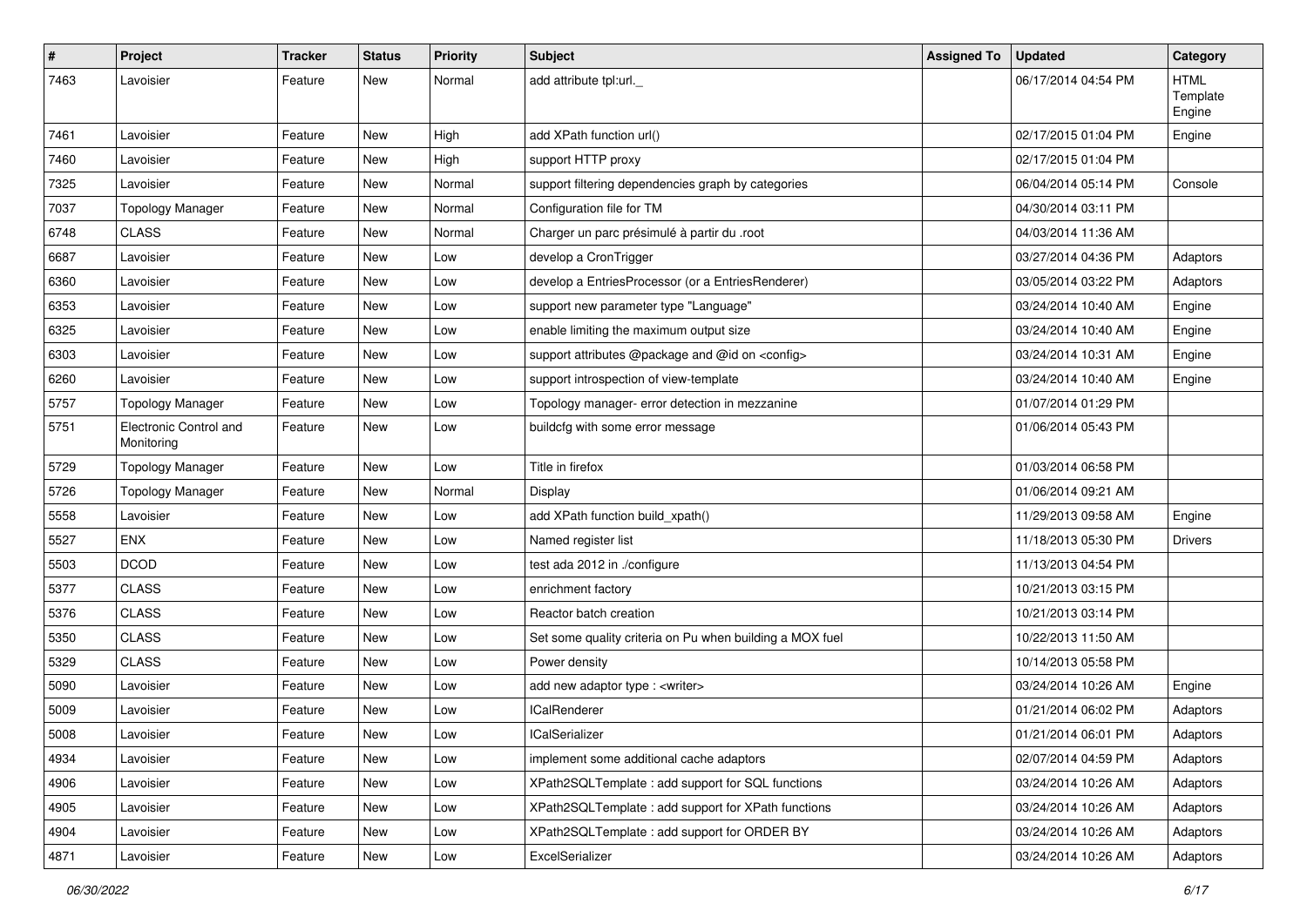| $\vert$ # | Project          | <b>Tracker</b> | <b>Status</b> | <b>Priority</b> | Subject                                                    | <b>Assigned To</b> | <b>Updated</b>      | Category        |
|-----------|------------------|----------------|---------------|-----------------|------------------------------------------------------------|--------------------|---------------------|-----------------|
| 4870      | Lavoisier        | Feature        | New           | Low             | BinarySerializer                                           |                    | 03/24/2014 10:26 AM | Adaptors        |
| 4867      | Lavoisier        | Feature        | New           | Low             | ScalaProcessor                                             |                    | 03/24/2014 10:26 AM | Adaptors        |
| 4866      | Lavoisier        | Feature        | New           | Low             | <b>XQueryConnector</b>                                     |                    | 03/24/2014 10:26 AM | Adaptors        |
| 4865      | Lavoisier        | Feature        | New           | Low             | support remote connection in JMXConnector                  |                    | 03/24/2014 10:26 AM | Adaptors        |
| 4863      | Lavoisier        | Feature        | New           | Low             | YAMLRenderer                                               |                    | 03/24/2014 10:26 AM | Adaptors        |
| 4652      | ENX              | Feature        | New           | Low             | rename appenders.ad[sb]                                    |                    | 06/13/2013 10:19 AM | <b>ENX Core</b> |
| 3992      | Pipelet          | Feature        | New           | Low             | directory in data with specific color                      |                    | 02/20/2013 05:19 PM |                 |
| 3039      | APCScheduler     | Feature        | New           | Normal          | création de tarball sans exécutable                        |                    | 07/31/2012 06:11 PM |                 |
| 3022      | <b>AGATA DAQ</b> | Feature        | <b>New</b>    | Low             | [ELOG] change the "From"                                   |                    | 07/26/2012 10:18 AM |                 |
| 2644      | <b>ENX</b>       | Feature        | <b>New</b>    | Low             | Que faire en cas de multiple connexion sans quit           |                    | 01/22/2013 05:04 PM | <b>ENX Core</b> |
| 2112      | LC <sub>2</sub>  | Feature        | New           | Low             | Rorc lib                                                   |                    | 04/08/2013 06:11 PM |                 |
| 2076      | LC <sub>2</sub>  | Feature        | New           | Low             | Finer grained report for boot Crocus script                |                    | 10/11/2011 02:18 PM |                 |
| 959       | SphereLib        | Feature        | New           | Low             | intégrer ginp                                              |                    | 10/06/2010 11:30 AM |                 |
| 890       | SphereLib        | Feature        | New           | Low             | spline with order $!= 3$                                   |                    | 09/06/2010 03:08 PM |                 |
| 755       | SphereLib        | Feature        | <b>New</b>    | Normal          | Parallélisation de cat2mask                                |                    | 06/14/2010 04:34 PM |                 |
| 754       | SphereLib        | Feature        | New           | Normal          | Parallélisation de la routine apodize_mask                 |                    | 06/14/2010 04:33 PM |                 |
| 659       | <b>ENX</b>       | Feature        | New           | Normal          | Gestion des arbres DOM                                     |                    | 01/16/2013 11:33 AM | <b>ENX Core</b> |
| 656       | <b>ENX</b>       | Feature        | <b>New</b>    | Low             | named register                                             |                    | 01/30/2013 03:59 PM | <b>ENX Core</b> |
| 631       | ftsmonitor       | Feature        | New           | Low             | History of a DN access                                     |                    | 10/22/2010 10:10 AM |                 |
| 597       | Oval             | Feature        | New           | Normal          | YAML comme langage de configuration ?                      |                    | 05/11/2010 01:36 PM |                 |
| 520       | TReqS            | Feature        | New           | Normal          | Communication entre Serveur et Client sans Base de données |                    | 03/24/2015 04:37 PM |                 |
| 517       | TReqS            | Feature        | <b>New</b>    | Normal          | Outils d'administation pour Treqs                          |                    | 03/24/2015 04:29 PM |                 |
| 516       | <b>TReqS</b>     | Feature        | <b>New</b>    | Normal          | Désactiver des queues                                      |                    | 03/24/2015 04:24 PM |                 |
| 500       | TReqS            | Feature        | New           | Low             | Injecter les information d'opération vers COLLOS           |                    | 03/24/2015 04:29 PM |                 |
| 425       | TReqS            | Feature        | New           | Low             | Durée de vie des métadata                                  |                    | 03/24/2015 04:30 PM |                 |
| 423       | TReqS            | Feature        | New           | High            | Écrire une toolbox pour administration                     |                    | 03/24/2015 04:40 PM |                 |
| 388       | TReqS            | Feature        | New           | High            | Possibilités d'interactions avec le serveur TReqS          |                    | 03/24/2015 04:06 PM |                 |
| 202       | Smurf            | Feature        | New           | Low             | Smurf::DB::Getopt add fping to smelect                     |                    | 10/21/2009 04:46 PM |                 |
| 93        | RIsngCons        | Feature        | New           | Low             | Touche pour forcer le renouvellement de cache              |                    | 03/31/2009 10:16 AM |                 |
| 87        | RIsngCons        | Feature        | New           | Low             | Limiter la taille du cache                                 |                    | 03/30/2009 03:32 PM |                 |
| 86        | RIsngCons        | Feature        | New           | Low             | Tris dynamiques                                            |                    | 03/30/2009 03:31 PM |                 |
| 42        | ENX              | Feature        | New           | Urgent          | Module ID Handler                                          |                    | 06/05/2013 02:27 PM | <b>ENX Core</b> |
| 36236     | IN2P3-Forge      | Support        | New           | High            | Synchronisation demandée pour un serveur Mercurial         |                    | 04/13/2021 09:07 AM |                 |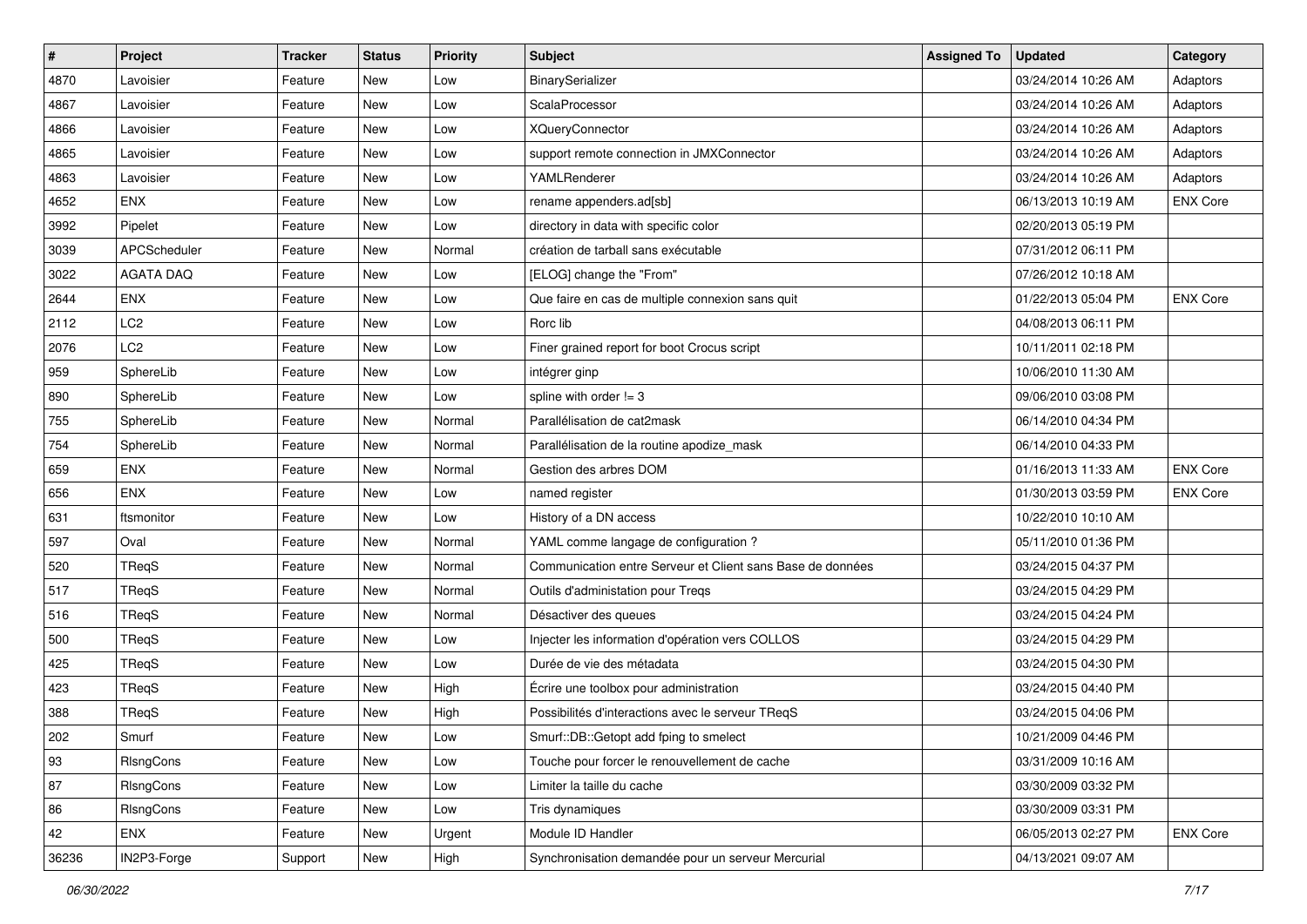| #     | Project                 | <b>Tracker</b> | <b>Status</b> | <b>Priority</b> | Subject                                             | <b>Assigned To</b> | <b>Updated</b>      | Category   |
|-------|-------------------------|----------------|---------------|-----------------|-----------------------------------------------------|--------------------|---------------------|------------|
| 35994 | IN2P3-Forge             | Support        | New           | Normal          | Synchronisation demandée pour un serveur Mercurial  |                    | 01/11/2019 03:10 PM |            |
| 16628 | CC-IN2P3                | Support        | <b>New</b>    | Normal          | Sèche cheveux dans le vestiaire                     |                    | 01/12/2017 02:37 PM |            |
| 10065 | <b>CLASS</b>            | Support        | New           | Normal          | Multi-Threading in CLASS                            |                    | 06/05/2015 11:30 AM |            |
| 9491  | JEM-EUSO                | Support        | New           | Normal          | I need to access also to AWG Euso balloon documents |                    | 03/18/2015 03:36 PM |            |
| 7041  | <b>Topology Manager</b> | Support        | <b>New</b>    | Normal          | Sub repositories                                    |                    | 04/30/2014 03:52 PM |            |
| 5739  | <b>AGATA DAQ</b>        | Support        | New           | Low             | visu1 out                                           |                    | 01/04/2014 01:46 PM |            |
| 51514 | PyROS                   | Task           | <b>New</b>    | Normal          | <b>LOG</b>                                          |                    | 06/29/2022 07:37 AM |            |
| 51461 | <b>GRAND</b>            | Task           | New           | Normal          | WP 4.4: pipeline simulation                         |                    | 06/24/2022 03:13 PM | soft simu  |
| 51444 | <b>GRAND</b>            | Task           | New           | Normal          | WP 3.5: infra documentation                         |                    | 06/24/2022 01:50 PM | infra soft |
| 51442 | <b>GRAND</b>            | Task           | New           | Normal          | WP 4.3: workflow and scheduler                      |                    | 06/24/2022 03:03 PM | infra soft |
| 49944 | <b>GRAND</b>            | Task           | <b>New</b>    | Normal          | WP 10.3: data analysis                              |                    | 03/18/2022 04:45 PM |            |
| 49943 | <b>GRAND</b>            | Task           | <b>New</b>    | Normal          | WP 10.2: data taking                                |                    | 03/18/2022 04:45 PM |            |
| 49942 | <b>GRAND</b>            | Task           | New           | Normal          | WP 10.1: deployment                                 |                    | 03/18/2022 04:45 PM |            |
| 49941 | <b>GRAND</b>            | Task           | New           | Normal          | WP 10: GP 300 setup                                 |                    | 03/18/2022 04:45 PM |            |
| 49940 | <b>GRAND</b>            | Task           | New           | Normal          | WP 9.5: data analysis                               |                    | 03/18/2022 03:35 PM |            |
| 49939 | <b>GRAND</b>            | Task           | New           | Normal          | WP 9.4: data taking                                 |                    | 06/23/2022 08:19 PM |            |
| 49938 | <b>GRAND</b>            | Task           | New           | Normal          | WP 9.3: deployment commissioning                    |                    | 03/18/2022 03:27 PM |            |
| 49937 | <b>GRAND</b>            | Task           | New           | Normal          | WP 9.2: production detector adaptation              |                    | 03/18/2022 03:32 PM |            |
| 49936 | <b>GRAND</b>            | Task           | New           | Normal          | WP 9.1: detector design adaptation                  |                    | 03/21/2022 03:18 PM |            |
| 49935 | <b>GRAND</b>            | Task           | <b>New</b>    | Normal          | WP 9: Nançay setup                                  |                    | 03/18/2022 12:20 AM |            |
| 49934 | <b>GRAND</b>            | Task           | New           | Normal          | WP 8.3: trigger evaluation                          |                    | 03/21/2022 10:28 AM |            |
| 49933 | <b>GRAND</b>            | Task           | New           | Normal          | WP 8.2: final reconstruction                        |                    | 03/18/2022 04:39 PM |            |
| 49932 | <b>GRAND</b>            | Task           | <b>New</b>    | Normal          | WP 8.1: SLT info definition                         |                    | 03/18/2022 04:39 PM |            |
| 49931 | <b>GRAND</b>            | Task           | New           | Normal          | WP 8: data reconstruction study                     |                    | 03/21/2022 10:28 AM |            |
| 49930 | <b>GRAND</b>            | Task           | <b>New</b>    | Normal          | WP 7: second level trigger (SLT)                    |                    | 03/21/2022 10:28 AM |            |
| 49929 | <b>GRAND</b>            | Task           | New           | Normal          | WP 6.4: frontend implementation                     |                    | 04/14/2022 02:24 PM |            |
| 49928 | <b>GRAND</b>            | Task           | New           | Normal          | WP 6.3: testbench                                   |                    | 06/24/2022 12:58 PM |            |
| 49927 | <b>GRAND</b>            | Task           | New           | Normal          | WP 6.2: analytical method                           |                    | 06/24/2022 12:41 PM |            |
| 49926 | GRAND                   | Task           | New           | Normal          | WP 6.1: neuronal network method                     |                    | 03/21/2022 01:40 PM |            |
| 49925 | <b>GRAND</b>            | Task           | New           | Normal          | WP 6: first level trigger (FLT)                     |                    | 03/21/2022 10:28 AM |            |
| 49924 | <b>GRAND</b>            | Task           | New           | Normal          | WP 5.2: noise event selection                       |                    | 03/18/2022 05:13 PM |            |
| 49923 | GRAND                   | Task           | New           | Normal          | WP 5.5: EAS selection                               |                    | 03/18/2022 05:13 PM |            |
| 49922 | GRAND                   | Task           | New           | Normal          | WP 5.4: reconstruction                              |                    | 03/18/2022 05:13 PM |            |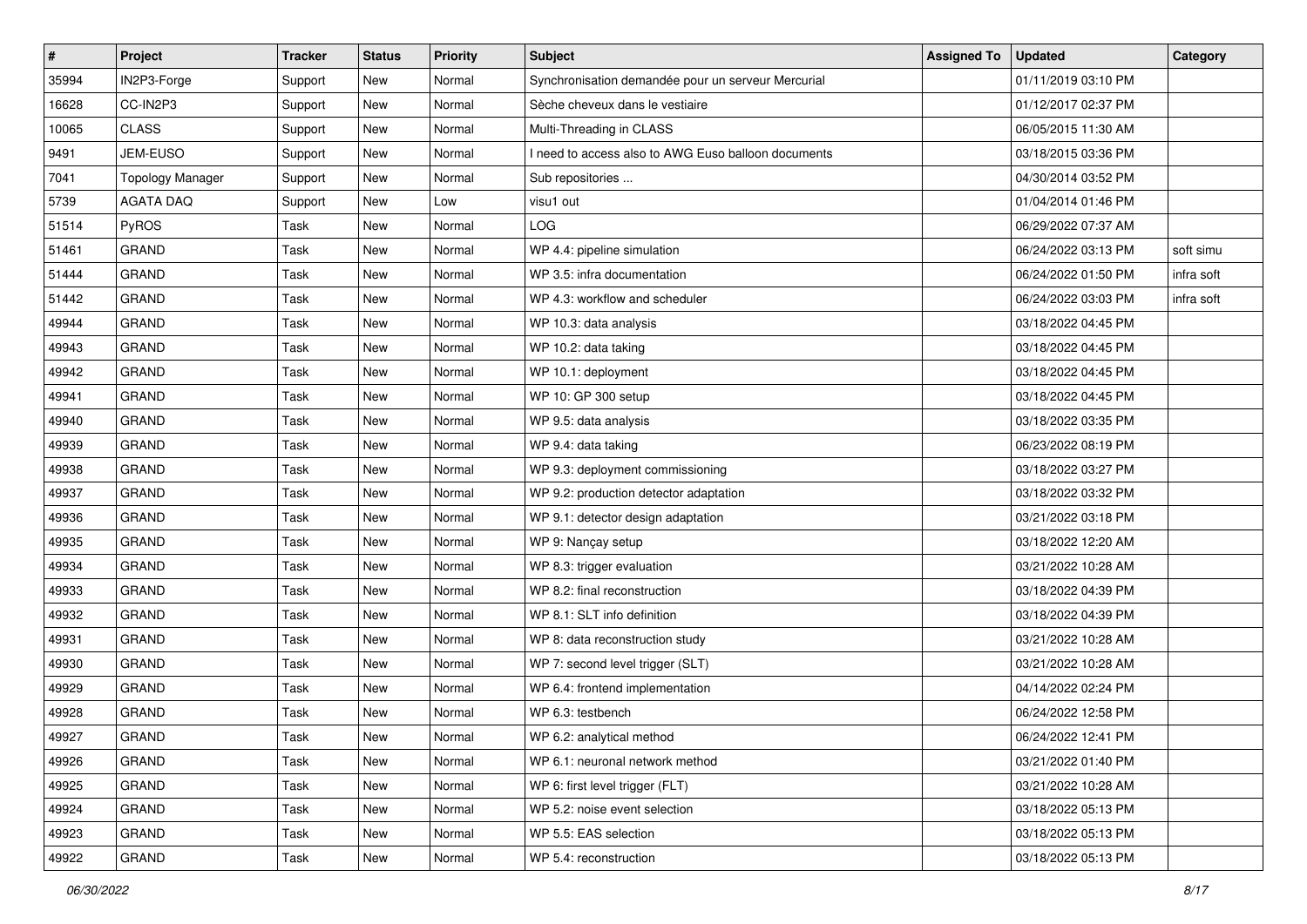| $\vert$ # | Project      | <b>Tracker</b> | <b>Status</b> | <b>Priority</b> | Subject                                                                        | <b>Assigned To</b> | <b>Updated</b>      | Category |
|-----------|--------------|----------------|---------------|-----------------|--------------------------------------------------------------------------------|--------------------|---------------------|----------|
| 49921     | <b>GRAND</b> | Task           | New           | Normal          | WP 5.3: calibration                                                            |                    | 03/18/2022 05:13 PM |          |
| 49919     | GRAND        | Task           | New           | Normal          | WP 5.1: data taking                                                            |                    | 03/18/2022 05:13 PM |          |
| 49918     | GRAND        | Task           | New           | Normal          | WP 5: GP 13/100 experimental DB analysis                                       |                    | 03/18/2022 05:13 PM |          |
| 49917     | <b>GRAND</b> | Task           | New           | Normal          | WP 4.2: validation                                                             |                    | 03/18/2022 03:08 PM |          |
| 49916     | <b>GRAND</b> | Task           | <b>New</b>    | Normal          | WP 4.1: production, storing & management                                       |                    | 03/18/2022 03:06 PM |          |
| 49915     | GRAND        | Task           | New           | Normal          | WP 4: Creating GRAND simulation                                                |                    | 03/18/2022 12:20 AM |          |
| 49914     | GRAND        | Task           | New           | Normal          | WP 3.4: code distribution, software env.                                       |                    | 06/24/2022 01:41 PM |          |
| 49912     | <b>GRAND</b> | Task           | New           | Normal          | WP 3.3: manage software infra : CI, quality, DB engine                         |                    | 03/18/2022 03:03 PM |          |
| 49911     | GRAND        | Task           | New           | Normal          | WP 3.2: calibration monotoring DB                                              |                    | 03/18/2022 05:13 PM |          |
| 49910     | <b>GRAND</b> | Task           | New           | Normal          | WP 3.1: manage data event DB                                                   |                    | 06/24/2022 01:55 PM |          |
| 49909     | GRAND        | Task           | New           | Normal          | WP 3: software infra and database                                              |                    | 06/24/2022 01:48 PM |          |
| 49906     | <b>GRAND</b> | Task           | New           | Normal          | WP 1.1: finance                                                                |                    | 03/18/2022 05:13 PM |          |
| 49905     | <b>GRAND</b> | Task           | New           | Normal          | WP 1: GRAND management                                                         |                    | 03/18/2022 05:13 PM |          |
| 49904     | <b>GRAND</b> | Task           | New           | Normal          | WP 2.9: detector monotoring                                                    |                    | 03/18/2022 05:13 PM |          |
| 49903     | GRAND        | Task           | New           | Normal          | WP 2.8: detector calibration                                                   |                    | 03/18/2022 05:13 PM |          |
| 49901     | <b>GRAND</b> | Task           | New           | Normal          | WP 2.6: common tools                                                           |                    | 03/18/2022 05:13 PM |          |
| 49900     | <b>GRAND</b> | Task           | New           | Normal          | WP 2.5: reconstruction method                                                  |                    | 03/18/2022 02:57 PM |          |
| 49899     | <b>GRAND</b> | Task           | New           | Normal          | WP 2.4: antenna network simulation                                             |                    | 06/24/2022 02:48 PM |          |
| 49898     | <b>GRAND</b> | Task           | New           | Normal          | WP 2.3: unit detector modeling and coding                                      |                    | 06/24/2022 02:11 PM |          |
| 49897     | GRAND        | Task           | New           | Normal          | WP 2.2: input output format fie                                                |                    | 03/18/2022 12:22 AM |          |
| 49896     | <b>GRAND</b> | Task           | New           | Normal          | WP 2.1: software architecture and optimization                                 |                    | 03/18/2022 05:13 PM |          |
| 49895     | <b>GRAND</b> | Task           | New           | Normal          | WP 2: GRANDLIB modelization and software                                       |                    | 06/24/2022 02:48 PM |          |
| 49890     | PyROS        | Task           | New           | Normal          | Global Start & Stop (safe)                                                     |                    | 03/16/2022 04:52 PM |          |
| 49889     | PyROS        | Task           | New           | Normal          | Backup                                                                         |                    | 03/16/2022 04:49 PM |          |
| 49888     | PyROS        | Task           | <b>New</b>    | Normal          | Firewall                                                                       |                    | 03/16/2022 04:48 PM |          |
| 49887     | PyROS        | Task           | New           | Normal          | Hardware                                                                       |                    | 03/16/2022 04:47 PM |          |
| 49886     | PyROS        | Task           | New           | Normal          | System watch (Nagios, )                                                        |                    | 03/16/2022 04:47 PM |          |
| 49885     | PyROS        | Task           | New           | Normal          | Network                                                                        |                    | 03/16/2022 04:46 PM |          |
| 49878     | PyROS        | Task           | New           | Normal          | SF02-SCP integration - Lancement auto de l'agent de gestion du SP<br>lifecycle |                    | 06/28/2022 10:04 PM |          |
| 49876     | PyROS        | Task           | New           | Normal          | Guitastro integration                                                          |                    | 03/16/2022 07:28 AM |          |
| 49875     | PyROS        | Task           | New           | Normal          | (classic) Installation Guitastro & dependencies                                |                    | 03/16/2022 07:27 AM |          |
| 49874     | PyROS        | Task           | New           | Normal          | (docker) Installation Guitastro & dependencies                                 |                    | 06/28/2022 10:11 PM |          |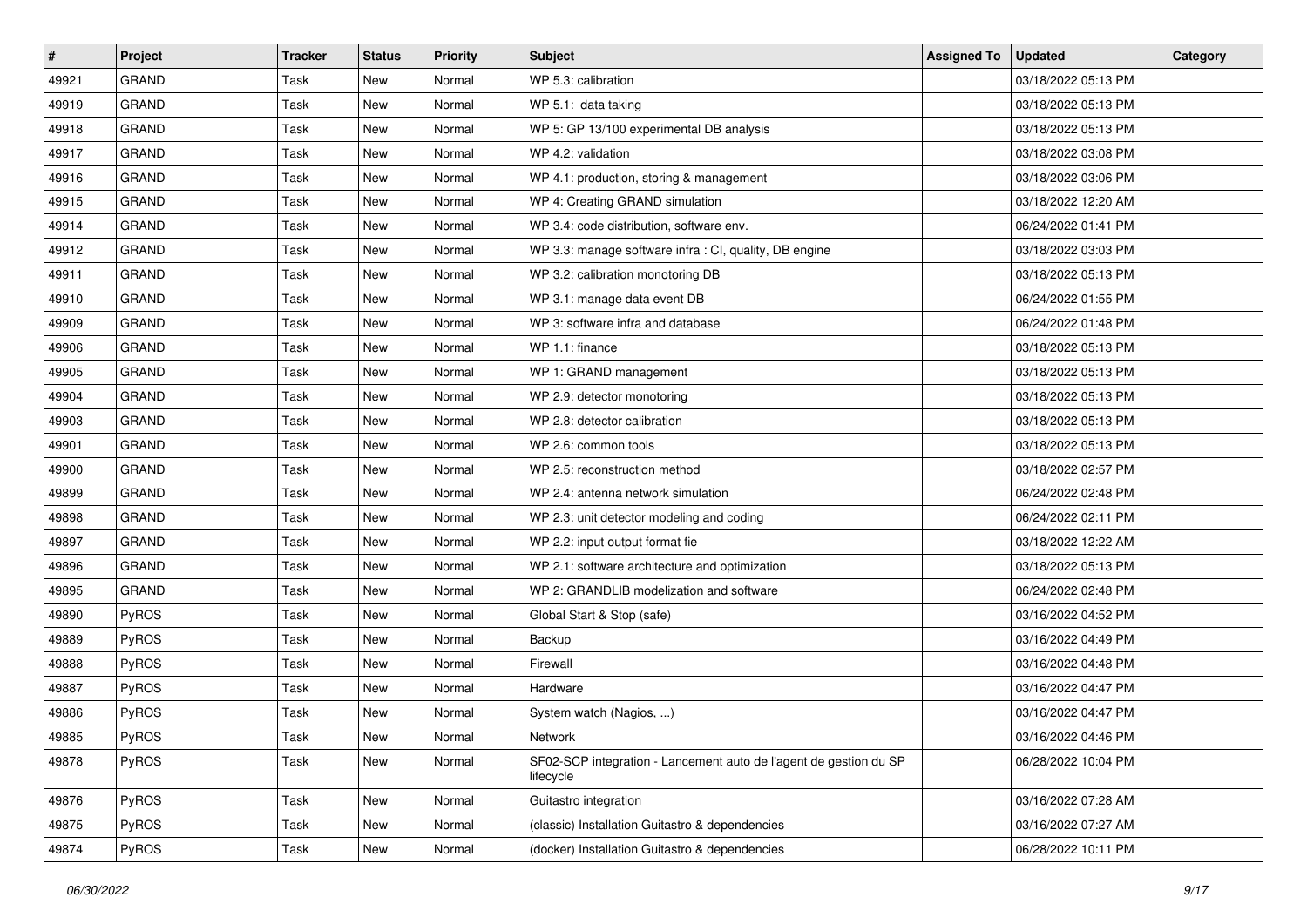| $\sharp$ | Project      | <b>Tracker</b> | <b>Status</b> | <b>Priority</b> | Subject                                                                                                                               | <b>Assigned To</b> | <b>Updated</b>      | Category |
|----------|--------------|----------------|---------------|-----------------|---------------------------------------------------------------------------------------------------------------------------------------|--------------------|---------------------|----------|
| 49872    | PyROS        | Task           | New           | Normal          | Restauration de la config par défaut                                                                                                  |                    | 03/15/2022 11:10 PM |          |
| 49871    | <b>PyROS</b> | Task           | New           | Normal          | Config par défaut (à définir)                                                                                                         |                    | 03/15/2022 11:11 PM |          |
| 49870    | PyROS        | Task           | <b>New</b>    | Normal          | Config générale : logo, pagination, couleurs, options générales,<br>options par feature,                                              |                    | 03/15/2022 11:11 PM |          |
| 49543    | PyROS        | Task           | <b>New</b>    | Normal          | Users View (list & 1)                                                                                                                 |                    | 02/23/2022 06:06 PM |          |
| 49253    | PyROS        | Task           | New           | Normal          | READ 1 & list                                                                                                                         |                    | 02/21/2022 03:21 PM |          |
| 49252    | PyROS        | Task           | <b>New</b>    | Normal          | <b>WEB FORM</b>                                                                                                                       |                    | 02/17/2022 01:59 PM |          |
| 49250    | PyROS        | Task           | New           | Normal          | <b>CREATE/UPDATE Sequence</b>                                                                                                         |                    | 02/23/2022 12:02 PM |          |
| 49247    | PyROS        | Task           | <b>New</b>    | Normal          | State diagram (doc)                                                                                                                   |                    | 02/03/2022 09:34 AM |          |
| 49246    | PyROS        | Task           | New           | Normal          | Sequence Lifecycle (status)                                                                                                           |                    | 02/03/2022 09:34 AM |          |
| 49210    | <b>PyROS</b> | Task           | New           | Normal          | <b>CONFIGURATION GENERALE</b>                                                                                                         |                    | 03/15/2022 11:11 PM |          |
| 49157    | PyROS        | Task           | New           | Normal          | Super Super Agent qui surveille l'ensemble des super agents sur<br>chaque noeud (?)                                                   |                    | 01/31/2022 12:12 PM |          |
| 49156    | PyROS        | Task           | New           | Normal          | Super Agent qui démarre et stoppe les autres agents, et surveille leur<br>bonne santé (les relance si besoin) => sur chaque noeud (?) |                    | 01/31/2022 12:12 PM |          |
| 49155    | PyROS        | Task           | New           | Normal          | Architecture décentralisée en plusieurs noeuds (communication via<br>BD)                                                              |                    | 01/31/2022 12:09 PM |          |
| 49152    | <b>PyROS</b> | Task           | New           | Normal          | RUN/EXEC - Start & Stop software (et Agents)                                                                                          |                    | 05/24/2022 02:55 PM |          |
| 49151    | <b>PyROS</b> | Task           | New           | Normal          | Script central (pyros.py)                                                                                                             |                    | 01/31/2022 11:36 AM |          |
| 49149    | PyROS        | Task           | New           | High            | SCRIPT RUN (PYROS/pyros.py) (uniquement pour la partie<br>execution)                                                                  |                    | 05/24/2022 02:55 PM |          |
| 49136    | PyROS        | Task           | New           | Normal          | GF03-INFRA - Logging integration (general logs & agents)                                                                              |                    | 06/29/2022 07:25 AM |          |
| 49135    | PyROS        | Task           | <b>New</b>    | Normal          | SF15-SST integration (agents, start, stop, commands)                                                                                  |                    | 06/29/2022 07:23 AM |          |
| 49134    | PyROS        | Task           | New           | Normal          | SF14-OBC integration                                                                                                                  |                    | 01/29/2022 12:52 AM |          |
| 49133    | PyROS        | Task           | <b>New</b>    | Normal          | SF13-IAF integration                                                                                                                  |                    | 01/29/2022 12:47 AM |          |
| 49132    | PyROS        | Task           | New           | Normal          | SF12-IAN integration                                                                                                                  |                    | 01/29/2022 12:48 AM |          |
| 49131    | <b>PyROS</b> | Task           | New           | Normal          | SF11-IPC integration                                                                                                                  |                    | 01/29/2022 12:46 AM |          |
| 49130    | PyROS        | Task           | New           | Normal          | SF10-CAL integration                                                                                                                  |                    | 01/29/2022 12:46 AM |          |
| 49129    | PyROS        | Task           | <b>New</b>    | Normal          | SF09-CMC integration                                                                                                                  |                    | 01/29/2022 12:46 AM |          |
| 49128    | PyROS        | Task           | New           | Normal          | SF08-EXE integration                                                                                                                  |                    | 01/29/2022 12:45 AM |          |
| 49127    | PyROS        | Task           | New           | Normal          | SF07-PLN integration                                                                                                                  |                    | 01/29/2022 12:45 AM |          |
| 49126    | PyROS        | Task           | New           | Normal          | SF06-ALR integration                                                                                                                  |                    | 01/29/2022 12:45 AM |          |
| 49125    | PyROS        | Task           | New           | Normal          | SF05-SEQ integration                                                                                                                  |                    | 03/15/2022 11:03 PM |          |
| 49124    | PyROS        | Task           | New           | Normal          | SF04-SPV integration (AgentMajordome)                                                                                                 |                    | 06/29/2022 07:21 AM |          |
| 49123    | PyROS        | Task           | New           | Normal          | SF03-ENV integration                                                                                                                  |                    | 06/29/2022 07:20 AM |          |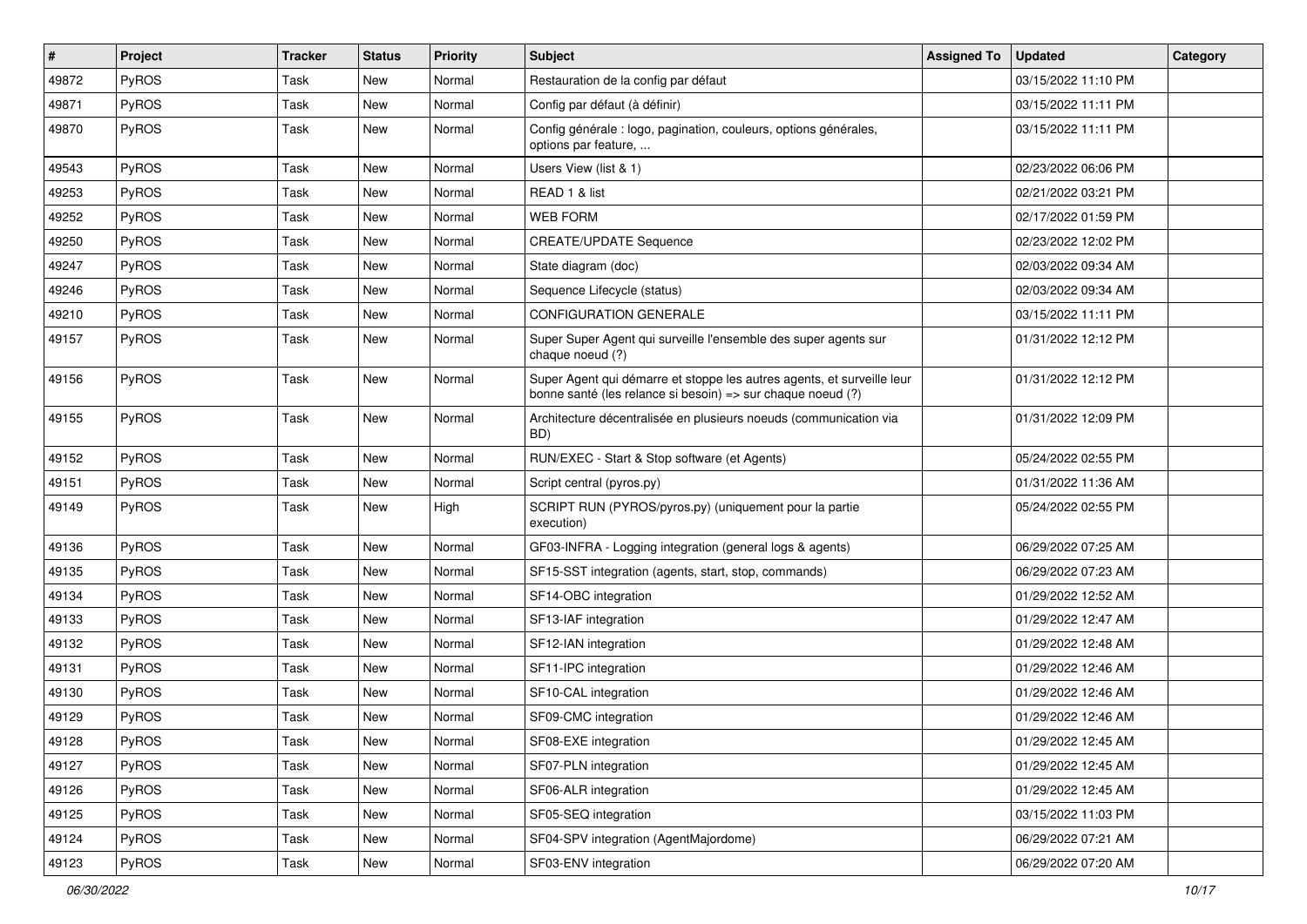| $\vert$ # | Project      | <b>Tracker</b> | <b>Status</b> | <b>Priority</b> | Subject                                                                                    | <b>Assigned To</b> | <b>Updated</b>      | Category |
|-----------|--------------|----------------|---------------|-----------------|--------------------------------------------------------------------------------------------|--------------------|---------------------|----------|
| 49122     | PyROS        | Task           | New           | Normal          | SF02-SCP integration                                                                       |                    | 01/29/2022 12:50 AM |          |
| 49121     | PyROS        | Task           | New           | Normal          | SF01-USR integration                                                                       |                    | 01/29/2022 12:50 AM |          |
| 49120     | <b>PyROS</b> | Task           | New           | Normal          | General Design (structure, design, responsive, CSS)                                        |                    | 06/29/2022 07:18 AM |          |
| 48307     | PyROS        | Task           | New           | Normal          | Send, Receive, and Process Commands (Agent <= > Agent)                                     |                    | 06/29/2022 07:33 AM |          |
| 48290     | PyROS        | Task           | New           | Normal          | Auto mode                                                                                  |                    | 12/14/2021 12:35 PM |          |
| 48289     | PyROS        | Task           | New           | Normal          | Entity (AgentDevice class)                                                                 |                    | 12/14/2021 12:32 PM |          |
| 48288     | PyROS        | Task           | <b>New</b>    | Normal          | Entity (DeviceController class)                                                            |                    | 12/14/2021 12:31 PM |          |
| 48285     | PyROS        | Task           | New           | Normal          | Lancement auto et gestion du DeviceController associé                                      |                    | 12/14/2021 12:22 PM |          |
| 48284     | PyROS        | Task           | New           | Normal          | Lancement auto et gestion des Components associés (qui sont aussi<br>des DeviceController) |                    | 12/14/2021 12:20 PM |          |
| 48279     | PyROS        | Task           | New           | Normal          | General LOGGING (fichiers texte, écran en mode debug)                                      |                    | 03/16/2022 04:45 PM |          |
| 48278     | PyROS        | Task           | New           | High            | AGENT général (dont dépendent tous les agents et AgentDevices)                             |                    | 06/29/2022 07:37 AM |          |
| 48276     | PyROS        | Task           | New           | Normal          | Scripts d'installation docker                                                              |                    | 12/14/2021 11:44 AM |          |
| 48275     | PyROS        | Task           | New           | Normal          | version PROD TNC Nouvelle Calédonie - instance docker de<br>production sur site final      |                    | 12/14/2021 11:42 AM |          |
| 48274     | PyROS        | Task           | New           | Normal          | version TEST TNC France - instance docker de test en France                                |                    | 12/14/2021 11:42 AM |          |
| 48273     | PyROS        | Task           | New           | Normal          | version DEV guitalens - instance docker sur serveur guitalens                              |                    | 12/14/2021 11:46 AM |          |
| 48271     | PyROS        | Task           | New           | High            | CLASSIC installation (with venv)                                                           |                    | 03/16/2022 07:27 AM |          |
| 48270     | <b>PyROS</b> | Task           | New           | Normal          | SCRIPT INSTALL/UPDATE (PYROS/pyros.py) (uniquement pour la<br>partie install & update)     |                    | 02/23/2022 05:57 PM |          |
| 48223     | LabInvent    | Task           | New           | Normal          | instance perso (docker)                                                                    |                    | 12/13/2021 11:08 AM |          |
| 48222     | LabInvent    | Task           | New           | Normal          | (NEW func) Gérer Suivi d'un User                                                           |                    | 12/13/2021 10:39 AM |          |
| 48005     | LabInvent    | Task           | New           | Normal          | <b>Bugfix toutes les Deprecated Errors</b>                                                 |                    | 12/06/2021 02:37 PM |          |
| 47966     | LabInvent    | Task           | New           | Normal          | Ajouter test Commande (avec devis joint)                                                   |                    | 11/30/2021 04:17 PM |          |
| 47962     | LabInvent    | Task           | New           | Urgent          | (IRAP only) re-install inventirap avec php7                                                |                    | 11/30/2021 03:17 PM |          |
| 47960     | LabInvent    | Task           | New           | Immediate       | <b>CHAMPS</b>                                                                              |                    | 01/19/2022 03:51 PM |          |
| 47959     | LabInvent    | Task           | New           | Normal          | *** F - ENTITY - Fournisseurs                                                              |                    | 11/30/2021 12:57 PM |          |
| 47958     | LabInvent    | Task           | New           | Normal          | delete (generic)                                                                           |                    | 11/30/2021 12:47 PM |          |
| 47954     | LabInvent    | Task           | New           | Normal          | 1 - CREATED                                                                                |                    | 11/30/2021 01:27 PM |          |
| 47953     | LabInvent    | Task           | New           | Normal          | 2a - TOBEORDERED (optionnel)                                                               |                    | 11/30/2021 01:27 PM |          |
| 47952     | LabInvent    | Task           | New           | High            | Ecran d'accueil à restructurer                                                             |                    | 11/30/2021 03:43 PM |          |
| 47950     | LabInvent    | Task           | New           | Normal          | DB complète à mettre à jour                                                                |                    | 11/30/2021 12:26 PM |          |
| 47947     | LabInvent    | Task           | New           | High            | docker only                                                                                |                    | 12/13/2021 11:07 AM |          |
| 47946     | LabInvent    | Task           | New           | Normal          | classic only                                                                               |                    | 12/03/2021 09:50 AM |          |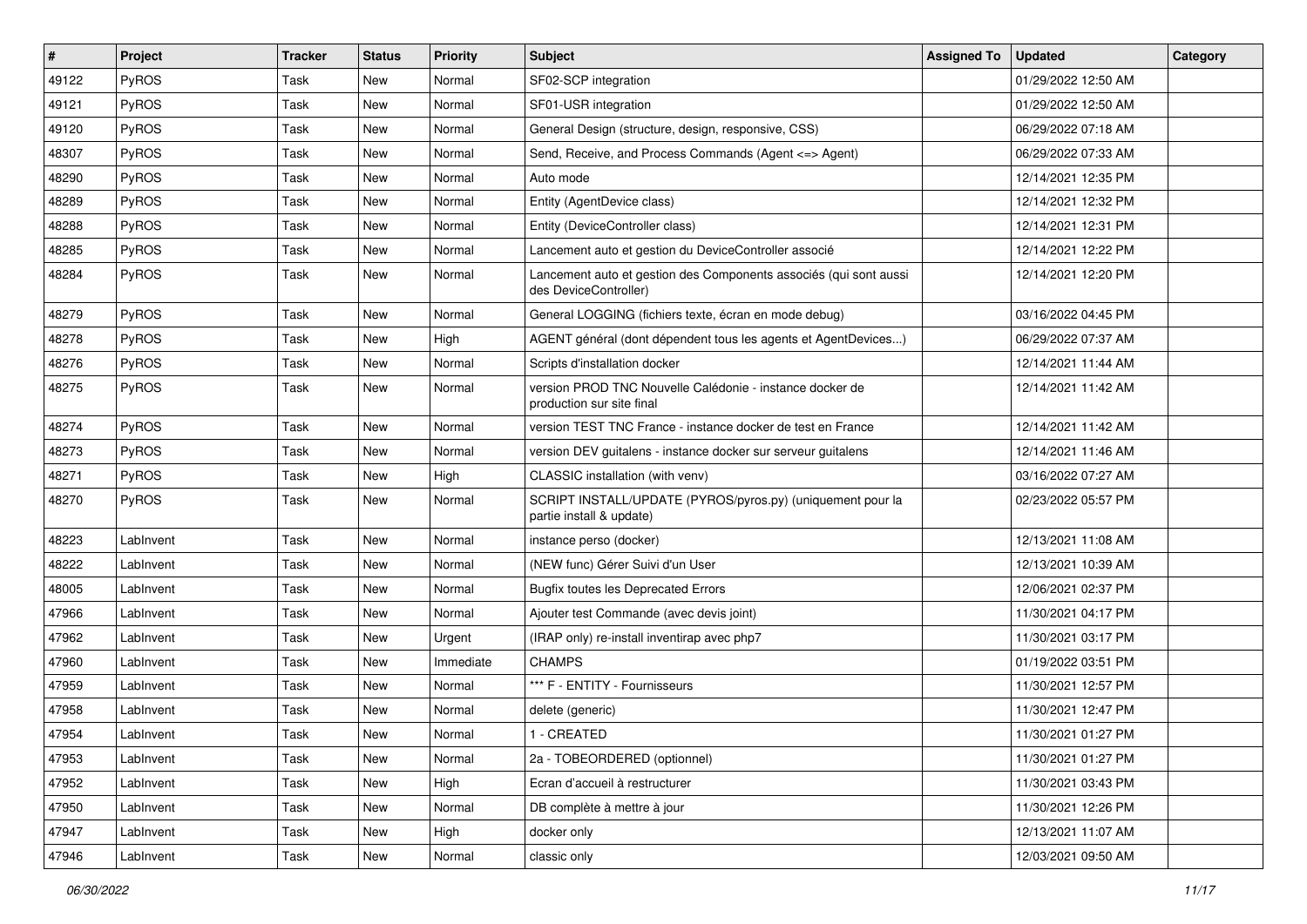| $\vert$ # | Project   | <b>Tracker</b> | <b>Status</b> | <b>Priority</b> | Subject                                                                                   | <b>Assigned To</b> | <b>Updated</b>      | Category |
|-----------|-----------|----------------|---------------|-----------------|-------------------------------------------------------------------------------------------|--------------------|---------------------|----------|
| 47945     | LabInvent | Task           | <b>New</b>    | Normal          | <b>ALL</b>                                                                                |                    | 11/30/2021 12:23 PM |          |
| 47942     | LabInvent | Task           | New           | High            | index (generic)                                                                           |                    | 11/30/2021 03:48 PM |          |
| 47937     | LabInvent | Task           | New           | High            | Read (index & view) (generic ?)                                                           |                    | 11/30/2021 03:48 PM |          |
| 47936     | LabInvent | Task           | New           | High            | 3-4 - TBO & ARCHIVED                                                                      |                    | 11/30/2021 03:43 PM |          |
| 47935     | LabInvent | Task           | New           | Normal          | 2b - VALIDATED                                                                            |                    | 11/30/2021 01:27 PM |          |
| 47934     | LabInvent | Task           | New           | High            | LIFECYCLE (Status) : CREATED => (TBO) => VALIDATED => TBA<br>$\Rightarrow$ ARCHIVED       |                    | 11/30/2021 03:43 PM |          |
| 47930     | LabInvent | Task           | New           | Normal          | *** F - ENTITY - QrCode                                                                   |                    | 11/30/2021 01:26 PM |          |
| 47927     | LabInvent | Task           | New           | High            | A gérer via fichier conf YAML                                                             |                    | 11/30/2021 03:47 PM |          |
| 47926     | LabInvent | Task           | New           | High            | Instance DEMO docker - à installer sur hyp2 puis sur VM pweb3                             |                    | 12/13/2021 11:07 AM |          |
| 47925     | LabInvent | Task           | New           | Normal          | (après cakephp v4) Passer à Php 8                                                         |                    | 11/30/2021 11:48 AM |          |
| 47924     | LabInvent | Task           | New           | Normal          | (après 3.9) Passer à v4                                                                   |                    | 11/30/2021 11:48 AM |          |
| 47922     | LabInvent | Task           | New           | Immediate       | Passer directement à v3.LAST (3.10.1)                                                     |                    | 12/02/2021 04:45 PM |          |
| 47914     | LabInvent | Task           | New           | High            | index (generic)                                                                           |                    | 11/30/2021 03:50 PM |          |
| 47913     | LabInvent | Task           | New           | Normal          | ROLES (profils)                                                                           |                    | 11/30/2021 01:39 PM |          |
| 47912     | LabInvent | Task           | New           | High            | (VUE) Elements et Helper                                                                  |                    | 11/30/2021 03:51 PM |          |
| 47911     | LabInvent | Task           | New           | Normal          | Create/Update (add_edit generic)                                                          |                    | 11/30/2021 11:04 AM |          |
| 47907     | LabInvent | Task           | New           | Normal          | *** F - Config YAML (champs materiels) : champs obligatoires,<br>recommandés, ou readonly |                    | 11/30/2021 01:25 PM |          |
| 47906     | LabInvent | Task           | <b>New</b>    | Urgent          | Champs virtuels                                                                           |                    | 11/30/2021 03:50 PM |          |
| 47905     | LabInvent | Task           | New           | Urgent          | Read (index & view) (generic)                                                             |                    | 12/01/2021 11:21 AM |          |
| 47903     | LabInvent | Task           | <b>New</b>    | Urgent          | Rappels automatiques pour les suivis récurrents (périodiques)                             |                    | 12/01/2021 11:17 AM |          |
| 47901     | LabInvent | Task           | New           | Urgent          | Read (view & index)                                                                       |                    | 12/01/2021 11:17 AM |          |
| 47899     | LabInvent | Task           | New           | Urgent          | view (generic)                                                                            |                    | 12/01/2021 11:21 AM |          |
| 47897     | LabInvent | Task           | New           | High            | *** F - Stats (Users)                                                                     |                    | 11/30/2021 03:48 PM |          |
| 47893     | LabInvent | Task           | New           | Normal          | <b>Views</b>                                                                              |                    | 11/30/2021 01:21 PM |          |
| 47890     | LabInvent | Task           | New           | High            | Commander (demande achat)                                                                 |                    | 01/19/2022 03:48 PM |          |
| 47889     | LabInvent | Task           | New           | Normal          | Changer statut - setStatusTo*()                                                           |                    | 11/30/2021 01:19 PM |          |
| 47886     | LabInvent | Task           | New           | Urgent          | Notifications                                                                             |                    | 11/30/2021 03:45 PM |          |
| 47885     | LabInvent | Task           | New           | Normal          | filtrage (voir formulaire index)                                                          |                    | 11/30/2021 01:30 PM |          |
| 47884     | LabInvent | Task           | New           | High            | partitionnement par Site (besoin IP2I/LMA)                                                |                    | 11/30/2021 03:43 PM |          |
| 47883     | LabInvent | Task           | New           | Normal          | formulaire de recherche multi-critères                                                    |                    | 11/30/2021 01:30 PM |          |
| 47882     | LabInvent | Task           | New           | High            | Delete - delete                                                                           |                    | 11/30/2021 03:42 PM |          |
| 47881     | LabInvent | Task           | New           | High            | Read - view                                                                               |                    | 11/30/2021 03:42 PM |          |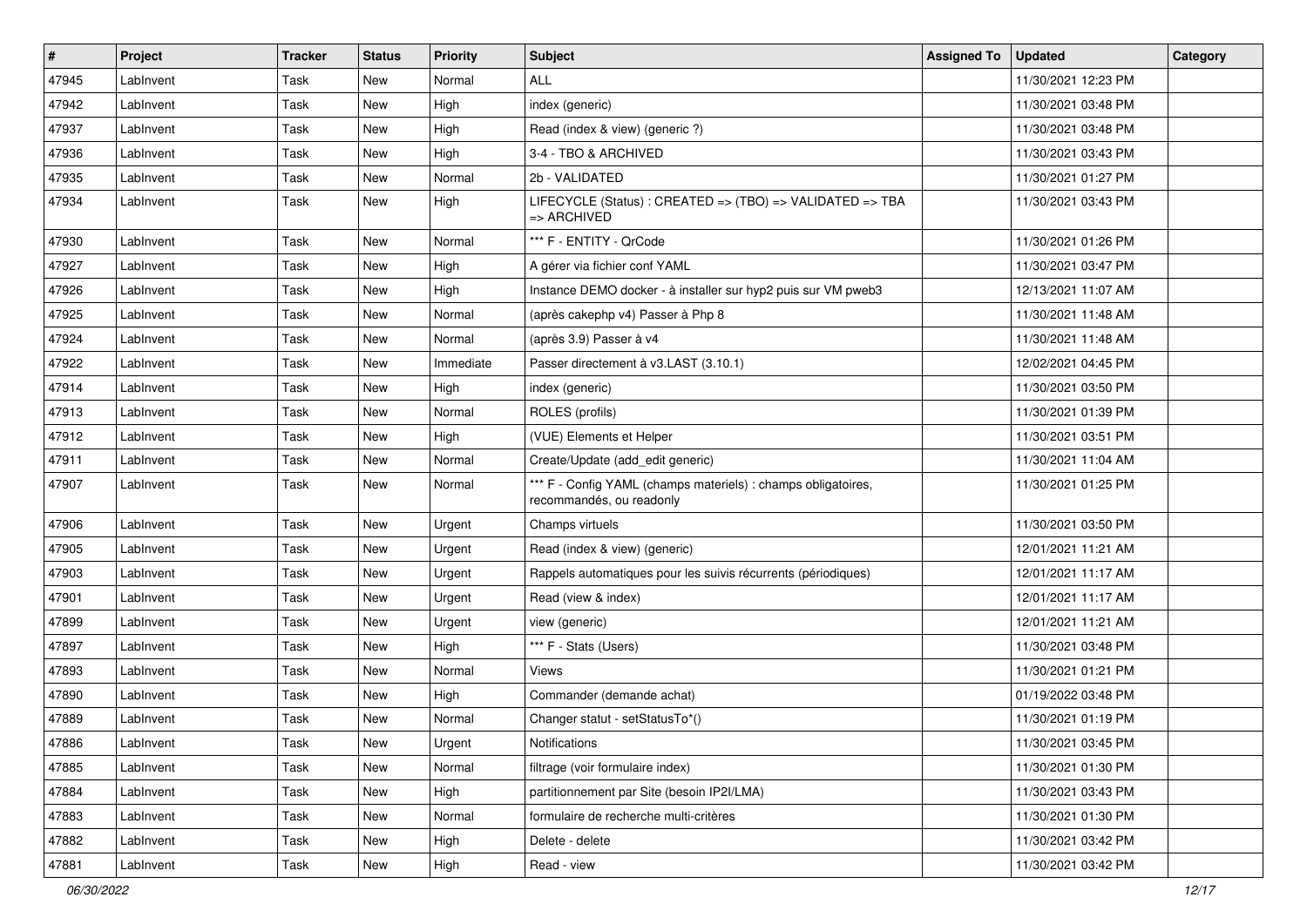| $\sharp$ | Project      | <b>Tracker</b> | <b>Status</b> | Priority | Subject                                                       | <b>Assigned To</b> | <b>Updated</b>      | Category |
|----------|--------------|----------------|---------------|----------|---------------------------------------------------------------|--------------------|---------------------|----------|
| 47880    | LabInvent    | Task           | New           | Normal   | Read - index                                                  |                    | 11/30/2021 01:16 PM |          |
| 47879    | LabInvent    | Task           | New           | High     | Create/Update - add_edit                                      |                    | 11/30/2021 03:42 PM |          |
| 47878    | LabInvent    | Task           | New           | High     | Autres                                                        |                    | 11/30/2021 03:44 PM |          |
| 47877    | LabInvent    | Task           | New           | High     | find (search)                                                 |                    | 11/30/2021 03:43 PM |          |
| 47876    | LabInvent    | Task           | New           | High     | CRUD                                                          |                    | 11/30/2021 03:42 PM |          |
| 47874    | LabInvent    | Task           | New           | Urgent   | <b>Stats</b>                                                  |                    | 11/30/2021 03:44 PM |          |
| 47873    | LabInvent    | Task           | New           | Normal   | Model (Entity & Table)                                        |                    | 12/01/2021 09:37 AM |          |
| 47872    | LabInvent    | Task           | New           | High     | Actions & Vues                                                |                    | 11/30/2021 03:42 PM |          |
| 47871    | LabInvent    | Task           | New           | Normal   | Autorisations                                                 |                    | 11/30/2021 01:29 PM |          |
| 47870    | LabInvent    | Task           | New           | Normal   | Tests (Materiels)                                             |                    | 11/30/2021 03:38 PM |          |
| 47868    | LabInvent    | Task           | New           | Normal   | *** F - Super Entité (AppController, AppTable)                |                    | 11/30/2021 01:34 PM |          |
| 47867    | LabInvent    | Task           | New           | High     | *** F - Autorisations (Users)                                 |                    | 11/30/2021 03:47 PM |          |
| 47447    | PyROS        | Task           | New           | Normal   | (F05) ACTIONS (CRUD), VIEWS, and AUTHORIZATIONS               |                    | 02/23/2022 10:45 AM |          |
| 47446    | PyROS        | Task           | New           | Normal   | <b>DOSSIER SSI</b>                                            |                    | 10/11/2021 11:32 AM |          |
| 47445    | PyROS        | Task           | New           | Normal   | CAHIER DE RECETTE (NC)                                        |                    | 10/11/2021 11:31 AM |          |
| 47444    | PyROS        | Task           | New           | Normal   | MANUELS UTILISATION, INSTALLATION, ET MAINTENANCE             |                    | 10/11/2021 11:31 AM |          |
| 47443    | PyROS        | Task           | New           | Normal   | RAPPORT DES TESTS & VALIDATIONS (application du plan de test) |                    | 10/11/2021 11:31 AM |          |
| 47442    | PyROS        | Task           | New           | Normal   | PLAN DE TESTS ET DE VALIDATIONS                               |                    | 10/11/2021 11:33 AM |          |
| 47441    | PyROS        | Task           | New           | Normal   | DOSSIER DE DÉFINITION                                         |                    | 10/11/2021 11:32 AM |          |
| 47440    | PyROS        | Task           | New           | Normal   | <b>LIVRABLES</b>                                              |                    | 10/11/2021 11:29 AM |          |
| 47439    | PyROS        | Task           | New           | Normal   | PA et PK CNES                                                 |                    | 01/31/2022 11:29 AM |          |
| 47438    | PyROS        | Task           | New           | Normal   | PK5 (2023-06) - Doc LIVRABLES (et Présentations)              |                    | 10/11/2021 11:26 AM |          |
| 47437    | PyROS        | Task           | New           | Normal   | PA4.1 (2023-05) - Présentations et Rapport Avancement         |                    | 10/11/2021 11:25 AM |          |
| 47436    | PyROS        | Task           | New           | Normal   | PK4 (2023-02) - Doc LIVRABLES (et Présentations)              |                    | 10/11/2021 11:23 AM |          |
| 47435    | PyROS        | Task           | New           | Normal   | PA3.2 (2023-02) - Présentations et Rapport Avancement         |                    | 10/11/2021 11:22 AM |          |
| 47433    | PyROS        | Task           | New           | Normal   | PA3.1 (2023-01) - Présentations et Rapport Avancement         |                    | 10/11/2021 11:22 AM |          |
| 47432    | PyROS        | Task           | New           | Normal   | PK3 (2023-01) - Doc LIVRABLES (et Présentations)              |                    | 10/11/2021 11:20 AM |          |
| 47431    | PyROS        | Task           | New           | Normal   | PA2.2 (2022-10) - Présentations et Rapport Avancement         |                    | 10/11/2021 11:19 AM |          |
| 47430    | <b>PyROS</b> | Task           | New           | Normal   | PA2.1 (2022-08) - Présentations et Rapport Avancement         |                    | 10/11/2021 11:18 AM |          |
| 47428    | PyROS        | Task           | New           | Normal   | PK2 (2022-06) - Présentations + RA + Doc LIVRABLES            |                    | 01/31/2022 11:34 AM |          |
| 47419    | <b>PyROS</b> | Task           | New           | Normal   | F16 FUNCTIONAL Tests                                          |                    | 10/11/2021 10:11 AM |          |
| 47418    | PyROS        | Task           | New           | Normal   | F15 FUNCTIONAL Tests                                          |                    | 10/11/2021 10:11 AM |          |
| 47416    | PyROS        | Task           | New           | Normal   | F13 FUNCTIONAL Tests                                          |                    | 10/11/2021 10:11 AM |          |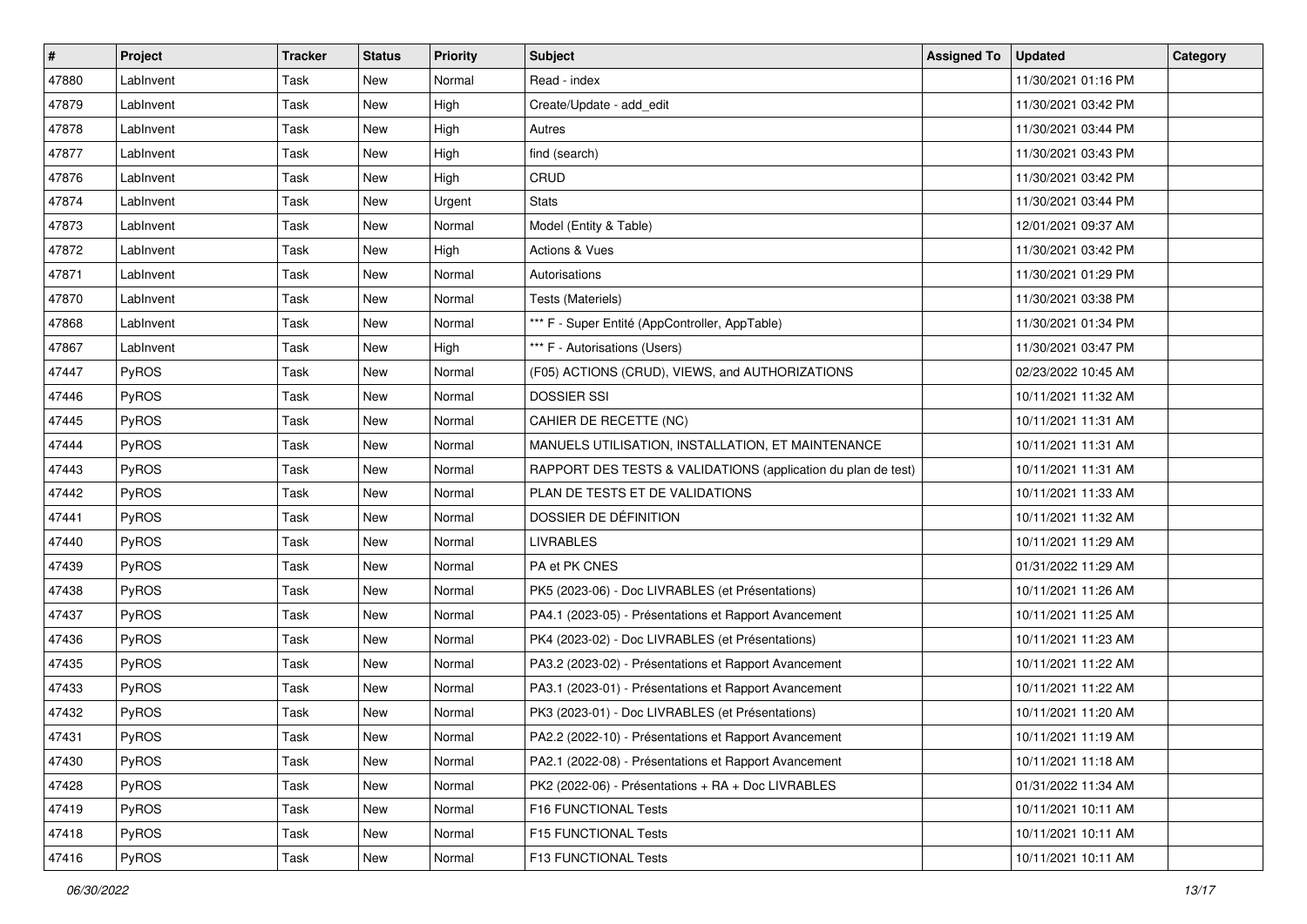| $\vert$ # | Project      | <b>Tracker</b> | <b>Status</b> | <b>Priority</b> | <b>Subject</b>                                                                                     | <b>Assigned To</b> | <b>Updated</b>      | Category |
|-----------|--------------|----------------|---------------|-----------------|----------------------------------------------------------------------------------------------------|--------------------|---------------------|----------|
| 47415     | PyROS        | Task           | New           | Normal          | F12 FUNCTIONAL Tests                                                                               |                    | 10/11/2021 10:11 AM |          |
| 47414     | PyROS        | Task           | New           | Normal          | F11 FUNCTIONAL Tests                                                                               |                    | 10/11/2021 10:10 AM |          |
| 47413     | <b>PyROS</b> | Task           | New           | Normal          | <b>F10 FUNCTIONAL Tests</b>                                                                        |                    | 10/11/2021 10:10 AM |          |
| 47411     | PyROS        | Task           | New           | Normal          | <b>F08 FUNCTIONAL Tests</b>                                                                        |                    | 10/11/2021 10:10 AM |          |
| 47410     | PyROS        | Task           | New           | Normal          | <b>F07 FUNCTIONAL Tests</b>                                                                        |                    | 10/11/2021 10:10 AM |          |
| 47409     | PyROS        | Task           | New           | Normal          | F06 FUNCTIONAL Tests                                                                               |                    | 10/11/2021 10:10 AM |          |
| 47403     | PyROS        | Task           | New           | Normal          | <b>HIGH LEVEL FUNCTION TESTS - Transversal functionalities TESTs</b><br>involving several features |                    | 10/11/2021 10:08 AM |          |
| 47402     | PyROS        | Task           | <b>New</b>    | Normal          | INTEGRATION TESTS - FEATURES integration tests with each other                                     |                    | 10/11/2021 10:07 AM |          |
| 47401     | PyROS        | Task           | New           | Normal          | FUNCTIONAL TESTS - Each FEATURE functional tests                                                   |                    | 10/11/2021 11:42 AM |          |
| 47393     | <b>PyROS</b> | Task           | New           | Normal          | Device Config file (cf F14)                                                                        |                    | 12/14/2021 12:33 PM |          |
| 47392     | PyROS        | Task           | New           | Normal          | Device Commands Grammar (Generic & Native)                                                         |                    | 12/14/2021 12:32 PM |          |
| 47391     | PyROS        | Task           | New           | Normal          | Device Simulator (DeviceSimulator)                                                                 |                    | 12/14/2021 12:32 PM |          |
| 47390     | PyROS        | Task           | New           | Normal          | Device Agent (AgentDevice) (de type Agent)                                                         |                    | 12/14/2021 12:32 PM |          |
| 47389     | PyROS        | Task           | New           | Normal          | Device Controller (DeviceController)                                                               |                    | 12/14/2021 12:29 PM |          |
| 47388     | PyROS        | Task           | New           | High            | (F14) ENTITIES - definition & implementation - CONFIG FILES                                        |                    | 01/29/2022 01:25 AM |          |
| 47387     | PyROS        | Task           | New           | Normal          | (F14) CRUD config                                                                                  |                    | 01/29/2022 01:24 AM |          |
| 47386     | PyROS        | Task           | New           | Normal          | (F03) Initial data (fixture)                                                                       |                    | 12/15/2021 07:32 AM |          |
| 47375     | PyROS        | Task           | New           | Normal          | Association quota SP                                                                               |                    | 10/11/2021 10:37 AM |          |
| 46790     | PyROS        | Task           | New           | Normal          | F16 - EXIGENCES satisfaites (+ tests mis à jour)                                                   |                    | 09/14/2021 02:47 PM |          |
| 46789     | PyROS        | Task           | New           | Normal          | F15 - EXIGENCES satisfaites (+ tests mis à jour)                                                   |                    | 09/14/2021 02:47 PM |          |
| 46788     | PyROS        | Task           | New           | Normal          | (F14) EXIGENCES satisfaites (+ tests mis à jour)                                                   |                    | 01/29/2022 01:24 AM |          |
| 46787     | PyROS        | Task           | New           | Normal          | (F09) REQUIREMENTS validated (+ tests udpated)                                                     |                    | 12/14/2021 12:18 PM |          |
| 46786     | PyROS        | Task           | New           | Normal          | F08 - EXIGENCES satisfaites (+ tests mis à jour)                                                   |                    | 09/14/2021 02:45 PM |          |
| 46785     | PyROS        | Task           | New           | Normal          | F07 - EXIGENCES satisfaites (+ tests mis à jour)                                                   |                    | 09/14/2021 02:44 PM |          |
| 46783     | <b>PyROS</b> | Task           | New           | Normal          | F04 - EXIGENCES satisfaites (+ tests mis à jour)                                                   |                    | 09/14/2021 02:43 PM |          |
| 46782     | PyROS        | Task           | New           | Normal          | F03 - EXIGENCES satisfaites (+ tests mis à jour)                                                   |                    | 09/14/2021 02:43 PM |          |
| 46781     | PyROS        | Task           | New           | Normal          | (F02) EXIGENCES satisfaites (+ tests mis à jour)                                                   |                    | 01/29/2022 01:27 AM |          |
| 46780     | PyROS        | Task           | New           | Normal          | (F01) EXIGENCES satisfaites (+ tests mis à jour)                                                   |                    | 10/08/2021 06:01 PM |          |
| 45818     | PyROS        | Task           | New           | Normal          | (F14) TESTS to validate this feature                                                               |                    | 08/09/2021 10:43 AM |          |
| 45816     | PyROS        | Task           | New           | Normal          | <b>SP Delete</b>                                                                                   |                    | 10/28/2021 08:35 AM |          |
| 45815     | PyROS        | Task           | New           | Normal          | test_SCP_manage_quota                                                                              |                    | 09/22/2021 04:47 PM |          |
| 45811     | PyROS        | Task           | New           | Normal          | SP update                                                                                          |                    | 11/03/2021 09:16 AM |          |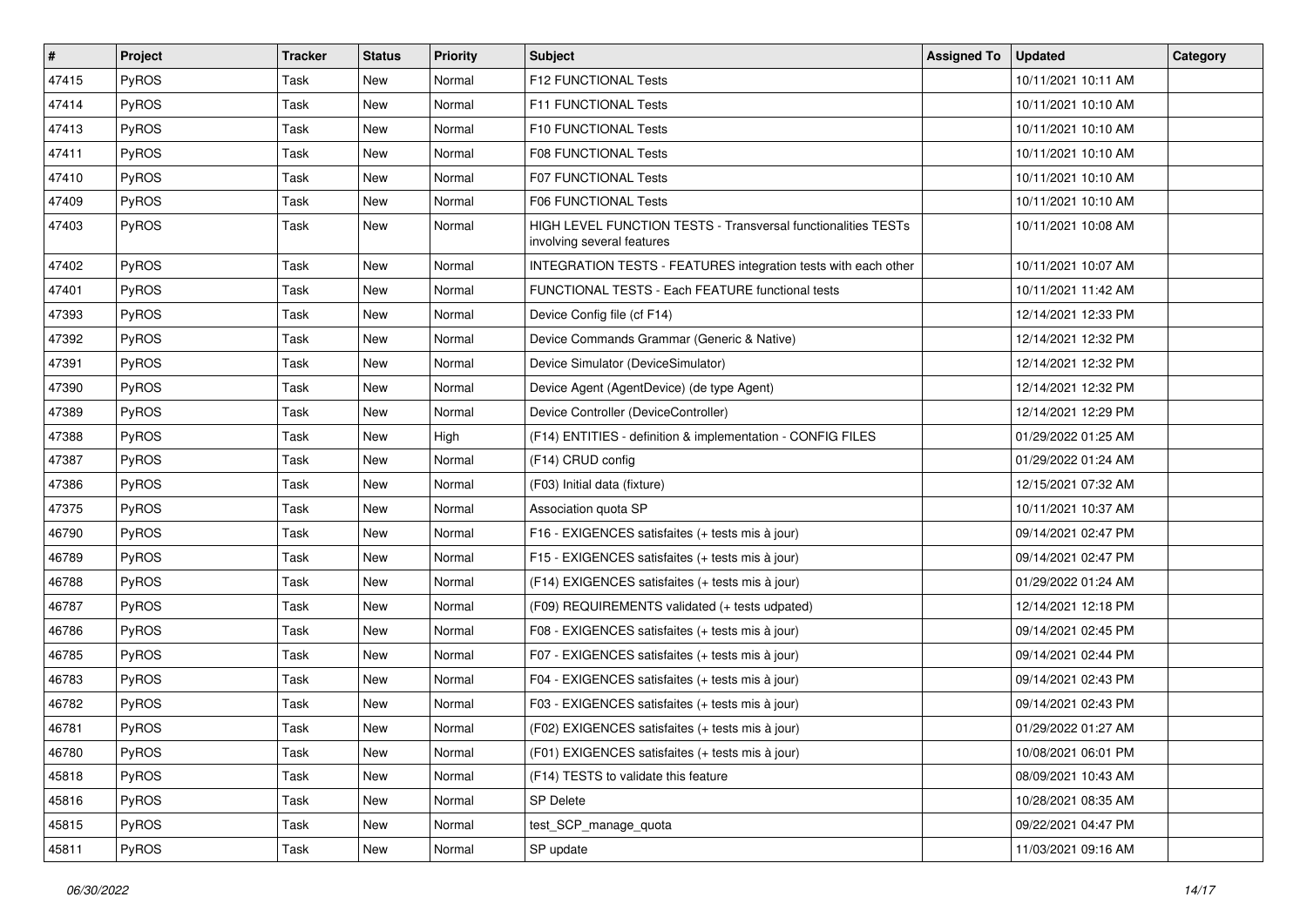| $\vert$ # | Project      | <b>Tracker</b> | <b>Status</b> | <b>Priority</b> | Subject                                                                                                                                              | <b>Assigned To</b> | <b>Updated</b>      | Category |
|-----------|--------------|----------------|---------------|-----------------|------------------------------------------------------------------------------------------------------------------------------------------------------|--------------------|---------------------|----------|
| 45810     | PyROS        | Task           | New           | Normal          | SP Read (view list and view 1)                                                                                                                       |                    | 10/27/2021 02:47 PM |          |
| 45809     | PyROS        | Task           | <b>New</b>    | Normal          | <b>SP</b> Create                                                                                                                                     |                    | 10/27/2021 08:42 AM |          |
| 45791     | <b>PyROS</b> | Task           | <b>New</b>    | Normal          | PA1.1 (2022-03) - Présentations et Rapport Avancement                                                                                                |                    | 10/11/2021 11:14 AM |          |
| 45790     | PyROS        | Task           | New           | Normal          | PK1 (2022-01) - Présentations + RA + Doc LIVRABLES                                                                                                   |                    | 01/31/2022 11:33 AM |          |
| 45776     | PyROS        | Task           | <b>New</b>    | Normal          | <b>Test User Delete</b>                                                                                                                              |                    | 08/13/2021 01:46 PM |          |
| 45772     | PyROS        | Task           | New           | Normal          | Test User Read (view list and view 1)                                                                                                                |                    | 08/13/2021 01:51 PM |          |
| 45766     | PyROS        | Task           | <b>New</b>    | Normal          | <b>Test User Update</b>                                                                                                                              |                    | 08/13/2021 01:53 PM |          |
| 45762     | PyROS        | Task           | New           | Normal          | <b>Test User Connexion</b>                                                                                                                           |                    | 08/13/2021 01:55 PM |          |
| 45761     | PyROS        | Task           | New           | Normal          | Test User Create (registration)                                                                                                                      |                    | 08/13/2021 01:54 PM |          |
| 45756     | PyROS        | Task           | <b>New</b>    | Normal          | QUOTA & PRIO - Gestion du quota et de la priorité                                                                                                    |                    | 10/11/2021 10:35 AM |          |
| 45748     | PyROS        | Task           | New           | Normal          | Définir Accesseurs (getX())                                                                                                                          |                    | 01/29/2022 01:21 AM |          |
| 45556     | PyROS        | Task           | <b>New</b>    | Normal          | User activation/deactivation                                                                                                                         |                    | 06/25/2021 08:18 AM |          |
| 45552     | PyROS        | Task           | New           | Normal          | General configuration integration                                                                                                                    |                    | 03/15/2022 11:15 PM |          |
| 45346     | PyROS        | Task           | New           | Normal          | (F10) ENTITIES - Initial data (fixture)                                                                                                              |                    | 06/03/2021 09:17 AM |          |
| 45295     | PyROS        | Task           | New           | Normal          | Create DARK files (acquisition)                                                                                                                      |                    | 05/27/2021 11:22 AM |          |
| 45294     | <b>PyROS</b> | Task           | New           | Normal          | Create BIAS files (acquisition)                                                                                                                      |                    | 05/27/2021 11:22 AM |          |
| 45293     | <b>PyROS</b> | Task           | New           | Normal          | Create FLAT files (acquisition)                                                                                                                      |                    | 05/27/2021 11:21 AM |          |
| 45292     | PyROS        | Task           | New           | Normal          | (F10) TESTS to validate this feature                                                                                                                 |                    | 05/27/2021 11:11 AM |          |
| 45291     | PyROS        | Task           | New           | Normal          | (F10) AUTHORIZATIONS for this feature (who can do what) :<br>documentation & implementation                                                          |                    | 06/08/2021 08:19 AM |          |
| 45290     | PyROS        | Task           | New           | Normal          | (F10) ENTITIES - definition & implementation                                                                                                         |                    | 06/03/2021 09:17 AM |          |
| 45051     | PyROS        | Task           | New           | Normal          | Implémenter le protocole Indi avec une classe DeviceControllerIndi                                                                                   |                    | 05/06/2021 05:05 PM |          |
| 45049     | PyROS        | Task           | <b>New</b>    | Normal          | <b>CAMERA FLI</b>                                                                                                                                    |                    | 07/16/2021 09:34 AM |          |
| 45048     | PyROS        | Task           | New           | Normal          | HARDWARE DEVICES definition, test, config, management                                                                                                |                    | 10/08/2021 05:51 PM |          |
| 45046     | PyROS        | Task           | <b>New</b>    | Normal          | Manual mode                                                                                                                                          |                    | 12/14/2021 12:34 PM |          |
| 45035     | <b>PyROS</b> | Task           | New           | Normal          | Resilience (failure tolerance)                                                                                                                       |                    | 05/06/2021 12:58 PM |          |
| 45034     | PyROS        | Task           | New           | Normal          | Resilience (failure tolerance)                                                                                                                       |                    | 05/06/2021 12:58 PM |          |
| 45004     | PyROS        | Task           | New           | High            | MAIN CONFIG FILE - Décrire dans un fichier texte la configuration<br>complète d'une UNIT (monture) et tous ses composants et<br>instruments associés |                    | 01/29/2022 01:25 AM |          |
| 45000     | PyROS        | Task           | New           | High            | Generic commands grammar description & management                                                                                                    |                    | 05/06/2021 05:05 PM |          |
| 44999     | PyROS        | Task           | New           | Normal          | Execution                                                                                                                                            |                    | 12/14/2021 12:35 PM |          |
| 44998     | PyROS        | Task           | New           | Normal          | Monitoring: Check & log continuously instrument (or telescope) status                                                                                |                    | 12/14/2021 12:33 PM |          |
| 44997     | PyROS        | Task           | New           | Normal          | Start & Stop                                                                                                                                         |                    | 12/14/2021 12:33 PM |          |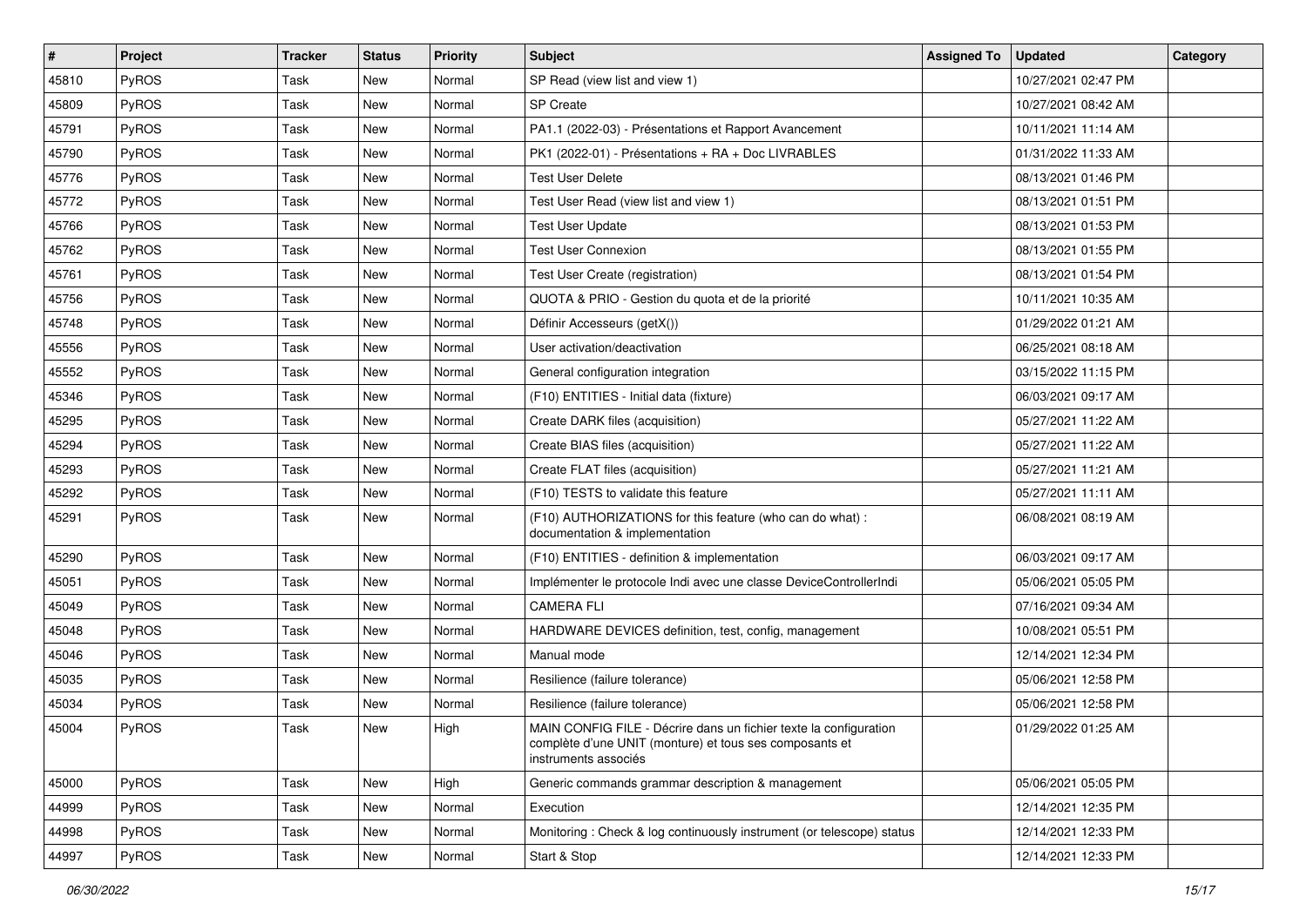| $\sharp$ | <b>Project</b> | <b>Tracker</b> | <b>Status</b> | <b>Priority</b> | <b>Subject</b>                                                                                                                             | <b>Assigned To</b> | <b>Updated</b>      | Category |
|----------|----------------|----------------|---------------|-----------------|--------------------------------------------------------------------------------------------------------------------------------------------|--------------------|---------------------|----------|
| 44995    | PyROS          | Task           | <b>New</b>    | Normal          | (F09) TESTS to validate this feature                                                                                                       |                    | 10/08/2021 05:45 PM |          |
| 44994    | PyROS          | Task           | New           | Normal          | (F09) AUTHORIZATIONS for this feature (who can do what) : doc &<br>implem.                                                                 |                    | 12/14/2021 12:15 PM |          |
| 44993    | PyROS          | Task           | <b>New</b>    | Normal          | (F09) ENTITIES definition & implementation                                                                                                 |                    | 12/14/2021 12:33 PM |          |
| 44992    | PyROS          | Task           | New           | Normal          | Switch modes between Automatic and Manual mode                                                                                             |                    | 05/04/2021 12:31 PM |          |
| 44991    | PyROS          | Task           | New           | Normal          | Execution                                                                                                                                  |                    | 05/04/2021 12:30 PM |          |
| 44990    | PyROS          | Task           | <b>New</b>    | Normal          | Monitoring: Check & log continuously Telescope and instruments<br>status, and make a general synthesis                                     |                    | 05/04/2021 12:30 PM |          |
| 44989    | PyROS          | Task           | New           | Normal          | Start & Stop                                                                                                                               |                    | 05/04/2021 12:29 PM |          |
| 44988    | PyROS          | Task           | New           | Normal          | TESTS to validate this feature                                                                                                             |                    | 05/04/2021 12:26 PM |          |
| 44987    | <b>PyROS</b>   | Task           | New           | Normal          | (F08) AUTHORIZATIONS for this feature (who can do what) :<br>documentation & implementation                                                |                    | 06/08/2021 08:20 AM |          |
| 44986    | PyROS          | Task           | New           | Normal          | ENTITIES (& properties) to be defined                                                                                                      |                    | 05/04/2021 12:25 PM |          |
| 44973    | <b>PyROS</b>   | Task           | New           | Normal          | (F07) Scheduling Sequences according to priorities, quotas, observing<br>conditions, Seq parameters, Seq constraints                       |                    | 05/06/2021 02:59 PM |          |
| 44972    | PyROS          | Task           | New           | Normal          | Planning triggers - each time the context is changed                                                                                       |                    | 05/03/2021 12:06 PM |          |
| 44971    | <b>PyROS</b>   | Task           | New           | Normal          | Get the list of sequences to be planned                                                                                                    |                    | 05/03/2021 11:43 AM |          |
| 44970    | <b>PyROS</b>   | Task           | New           | Normal          | TESTS to validate this feature                                                                                                             |                    | 05/03/2021 11:41 AM |          |
| 44969    | PyROS          | Task           | New           | Normal          | (F07) AUTHORIZATIONS for this feature (who can do what) :<br>documentation & implementation                                                |                    | 06/08/2021 08:21 AM |          |
| 44968    | PyROS          | Task           | New           | Normal          | ENTITIES (& properties) to be defined                                                                                                      |                    | 05/03/2021 11:38 AM |          |
| 44945    | <b>PyROS</b>   | Task           | New           | Normal          | (READ 1) Sequence detailed view                                                                                                            |                    | 02/03/2022 09:45 AM |          |
| 44932    | PyROS          | Task           | <b>New</b>    | Normal          | CREATE a Sequence (must be attached to a valid SP)                                                                                         |                    | 02/23/2022 12:02 PM |          |
| 44924    | PyROS          | Task           | New           | Normal          | (F04) ENTITIES - definition & implementation                                                                                               |                    | 12/15/2021 07:36 AM |          |
| 44923    | PyROS          | Task           | New           | Normal          | (F04) TESTS to validate this feature                                                                                                       |                    | 12/15/2021 07:36 AM |          |
| 44922    | PyROS          | Task           | New           | Normal          | (F04) AUTHORIZATIONS for this feature (who can do what) :<br>documentation & implementation                                                |                    | 12/15/2021 07:37 AM |          |
| 44921    | PyROS          | Task           | New           | Normal          | Démarrage de la production des fichiers de calibration (fin de nuit)                                                                       |                    | 04/30/2021 12:43 PM |          |
| 44920    | PyROS          | Task           | New           | Normal          | Démarrage ou fin des observations (début/fin de nuit)                                                                                      |                    | 06/29/2022 07:38 AM |          |
| 44919    | PyROS          | Task           | New           | Normal          | Sauvegarder (logger) les différents changements d'état                                                                                     |                    | 06/28/2022 09:58 PM |          |
| 44918    | <b>PyROS</b>   | Task           | New           | Normal          | Optimiser : Agir sur le système en fonction des conditions<br>d'observation pour n'observer que quand la qualité du ciel est<br>suffisante |                    | 06/28/2022 09:58 PM |          |
| 44917    | PyROS          | Task           | <b>New</b>    | Normal          | Sécuriser : Agir sur le système en fonction de l'environnement<br>(externe/interne) pour la sécurité de l'Observatoire et des personnes    |                    | 06/29/2022 07:39 AM |          |